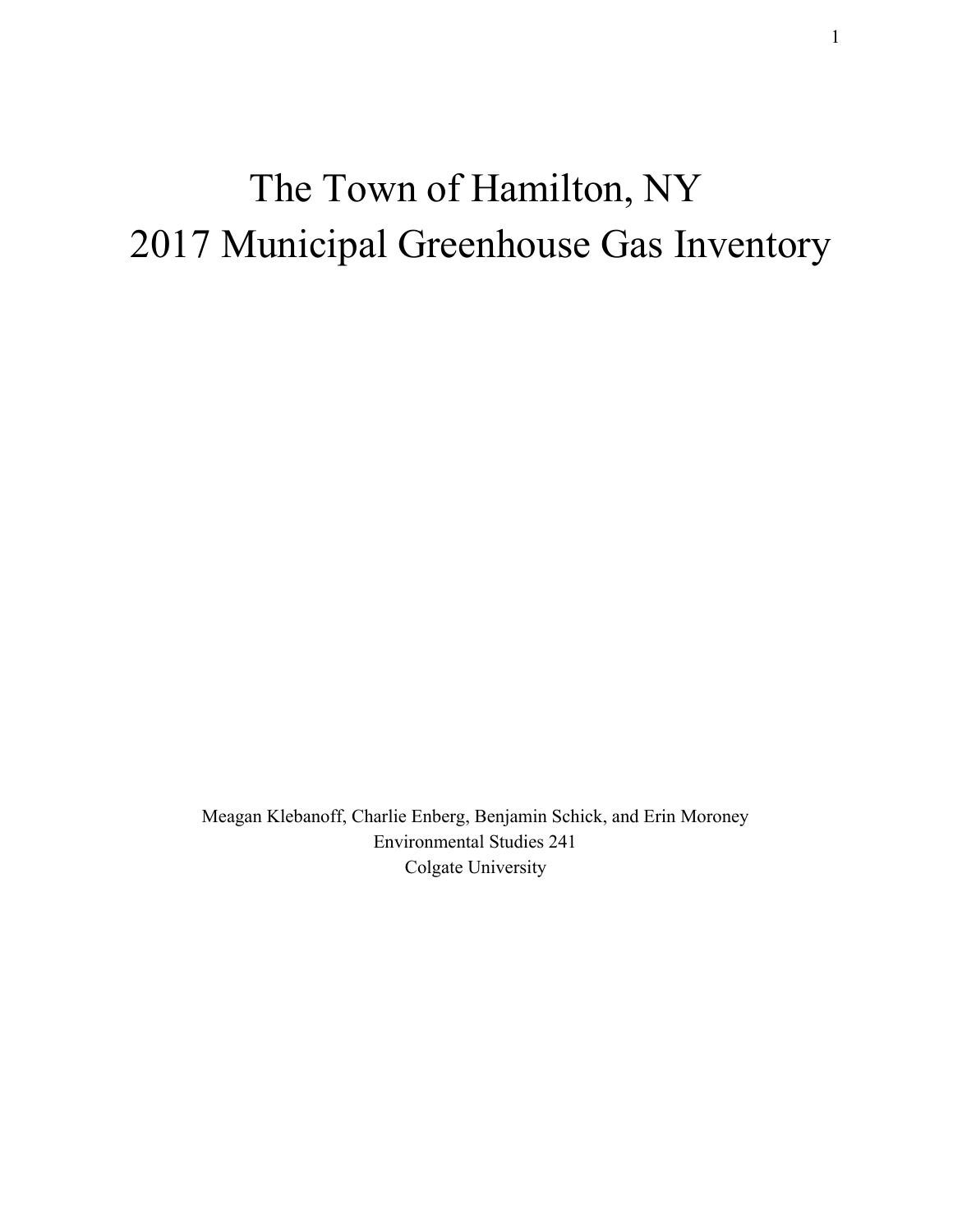# **I. Table of Contents**

| $\mathbf{I}$ .<br>Table of Contents            | 2              |
|------------------------------------------------|----------------|
| II.<br>Acknowledgements                        | $\overline{3}$ |
| III.<br><b>Executive Summary</b>               | $\overline{4}$ |
| IV. Climate Smart Communities Program Overview | 5              |
| V. Introduction to a Greenhouse Gas Inventory  | 6              |
| A. Base Year                                   | $\tau$         |
| <b>B.</b> Operational Control                  | $\tau$         |
| C. Scopes                                      | 8              |
| D. Government Sectors                          | 9              |
| VI. Data Collection                            | 9              |
| A. Buildings and Facilities                    | 11             |
| <b>B.</b> Streetlights                         | 13             |
| C. Vehicle Fleet                               | 13             |
| D. Employee Commute                            | 14             |
| VII. Gross Greenhouse Gas Emissions            | 16             |
| A. GHG Emissions by Sector                     | 17             |
| B. GHG Emissions by Scope and Source           | 18             |
| C. GHG Inventory Report Comparison to 2011     | 19             |
| VIII. Next Steps and Recommendations           | 20             |
| A. Climate Action Plan                         | 20             |
| B. Sample Case Studies and Policies            | 21             |
| C. Converting Lighting Districts to LED        | 26             |
| IX. Conclusion                                 | 28             |
| X. Appendix                                    | 29             |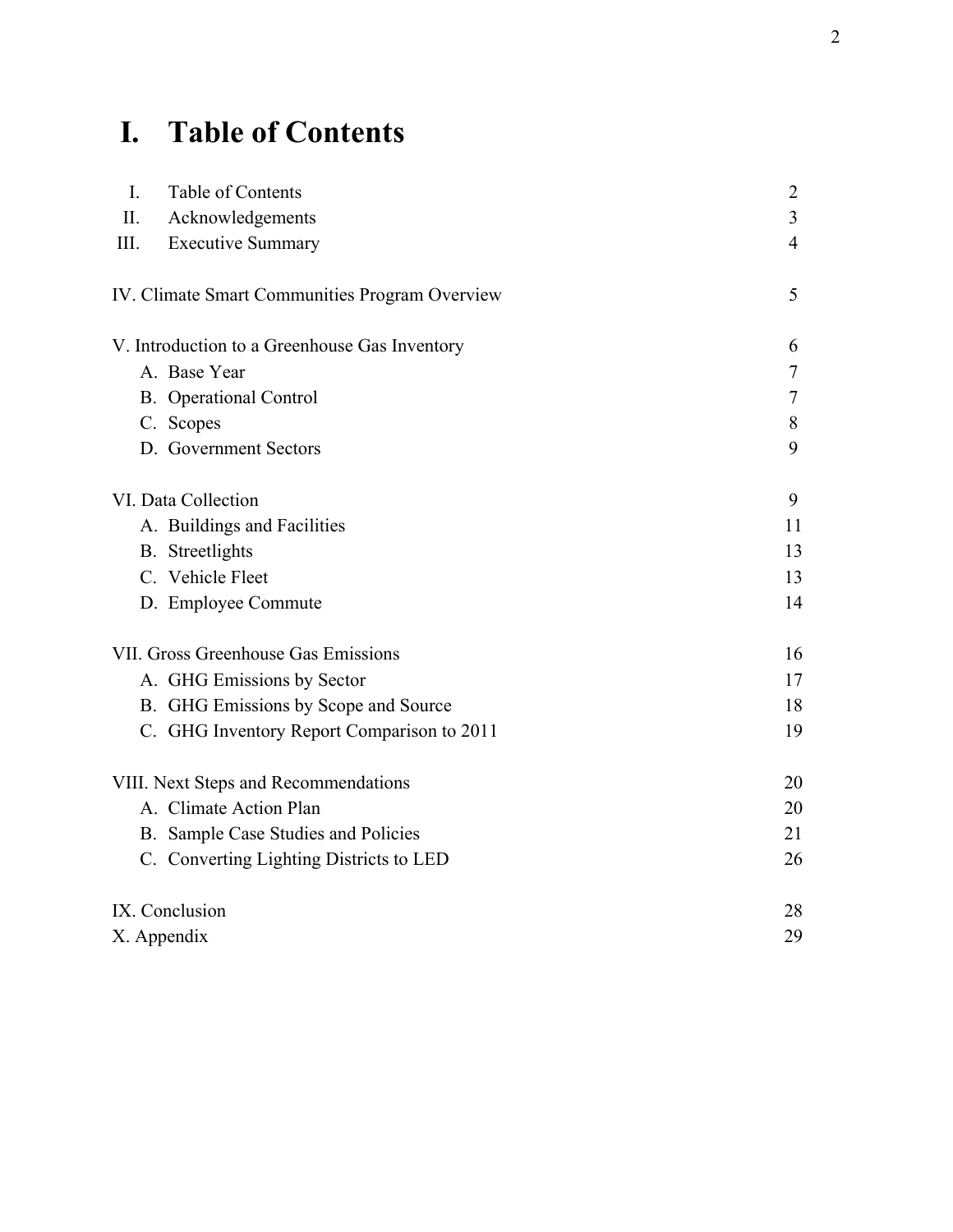# **II. Acknowledgements**

**Chris Rossi***, Town of Hamilton Council Member*

**Sue Reymers**, *Town Clerk*

**Andy Pattison**, *Professor at Colgate University*

**John Pumilio**, *Colgate University Director of Sustainability*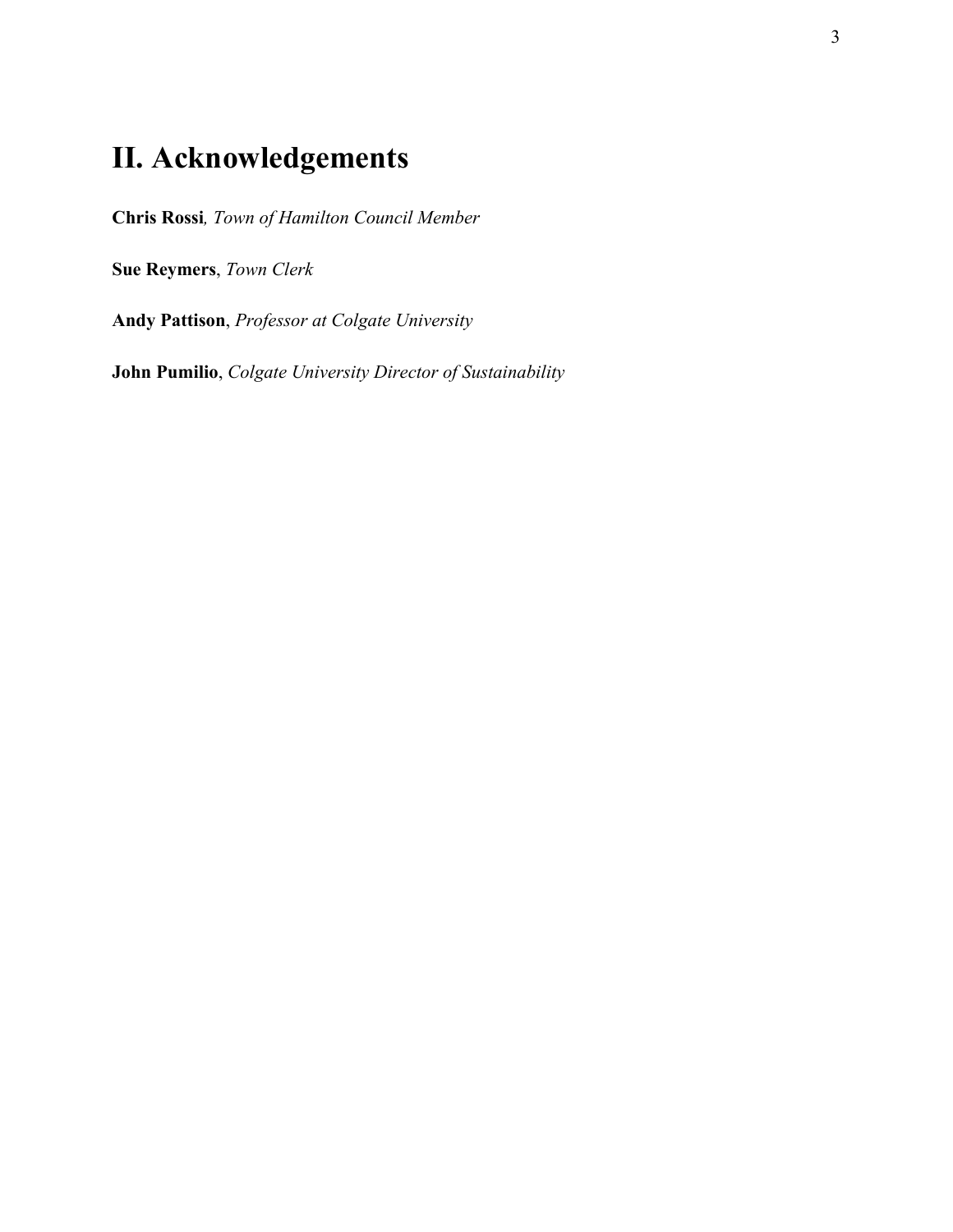# **III. Executive Summary**

This report provides an update of the Town of Hamilton, NY's 2011 Greenhouse Gas Inventory Report. The 2011 report outlined a comprehensive guide for creating a greenhouse gas inventory, including an explanation of data collection methods and results (Dolfi, 2012). This updated report builds on that guide and uses an Excel greenhouse gas (GHG) emissions calculator modified by Colgate University's Professor Andy Pattison and John Pumilio. The tool stems from a model tool that was created for the NY State Climate Smart Communities program and is recommended by the New York State Energy Research and Development Authority (NYSERDA) and the Clean Energy Communities Program. It is our recommendation that this tool is used for future greenhouse gas inventories in the Town of Hamilton. This report is outlined as followed. To begin, we provide an overview of New York's Climate Smart Communities (CSC) Program in section IV. The requirements of this program provide the basis for our report. In section V, we provide an introduction to a greenhouse gas inventory. This section provides information for how a local government can create a greenhouse gas inventory. It explains how different sources of carbon emissions and various areas of government are separated within a greenhouse gas inventory. Section VI describes the data collection process for the report and provides an overview of the GHG emissions calculator tool. This section includes the emissions calculations for each sector within the Town of Hamilton's jurisdiction. Section VII contains a holistic view of the Town's GHG emissions, broken down by sector and source, as well as a comparison to the 2011 GHG emissions. Our report, using 2015 as the base year, will provide the baseline for the Town of Hamilton, NY GHG inventories moving forward. Section VIII outlines next steps and recommendations. We model our recommendations for the Town of Hamilton based on what might be included in a future Climate Action Plan (CAP) for the Town. We provide case studies on relevant policies that the Town of Hamilton could adopt to reduce its GHG emissions, including an analysis of converting its lighting districts to LED. Section IX concludes this report.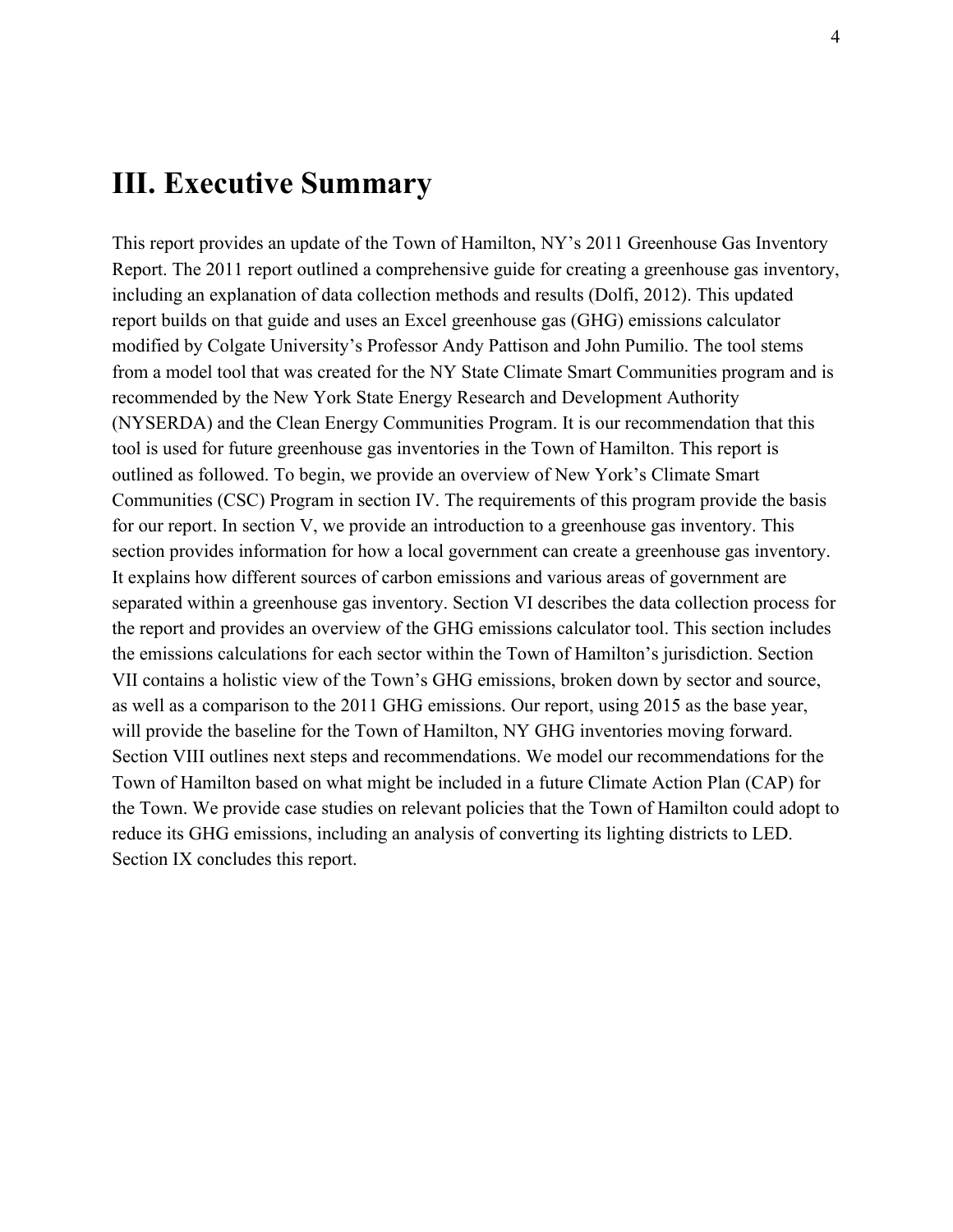# **IV. Climate Smart Communities Program Overview**

New York State established the Climate Smart Communities program in 2009. The goal of this program is to engage with and provide guidance for local governments on how to reduce their greenhouse gas emissions, save taxpayer dollars, improve operations and infrastructure, and advance community goals for health and safety, energy independence, economic vitality, and quality of life (VHB, 2014). This program includes a partnership of the following six NY State agencies: the New York State Energy Research and Development Authority (NYSERDA), the Department of Environmental Conservation (DEC), the Department of Health (DOH), the Department of Transportation (DOT), the Public Service Commission (PSC), and the Department of State (DOS).

As part of this program, the CSC Regional Coordinator Program developed a guide in 2012 to provide local governments with resources and technical assistance so that they might achieve the program's goals of reducing GHG emissions, adapting to a changing climate, and saving taxpayers money.

Local governments such as the Town of Hamilton can join the CSC program by adopting the voluntary CSC pledge. The pledge framework guides participating communities in the development and implementation of successful local sustainability and climate action programs. The pledge includes these ten pledge elements:

- 1. Pledge to be a Climate Smart Community
- 2. Set Goals, Inventory Emissions, Plan for Climate Action
- 3. Decrease Community Energy Use
- 4. Increase Community Use of Renewable Energy
- 5. Realize Benefits of Recycling and Other Climate-Smart Solid Waste Management
- 6. Reduce GHG Emissions Through Climate-Smart Land-Use Tools
- 7. Enhance Community Resilience and Prepare for the Effects of Climate Change
- 8. Support Development of a Green Innovation Economy
- 9. Inform and Inspire the Public
- 10. Commit to an Evolving Process of Climate Action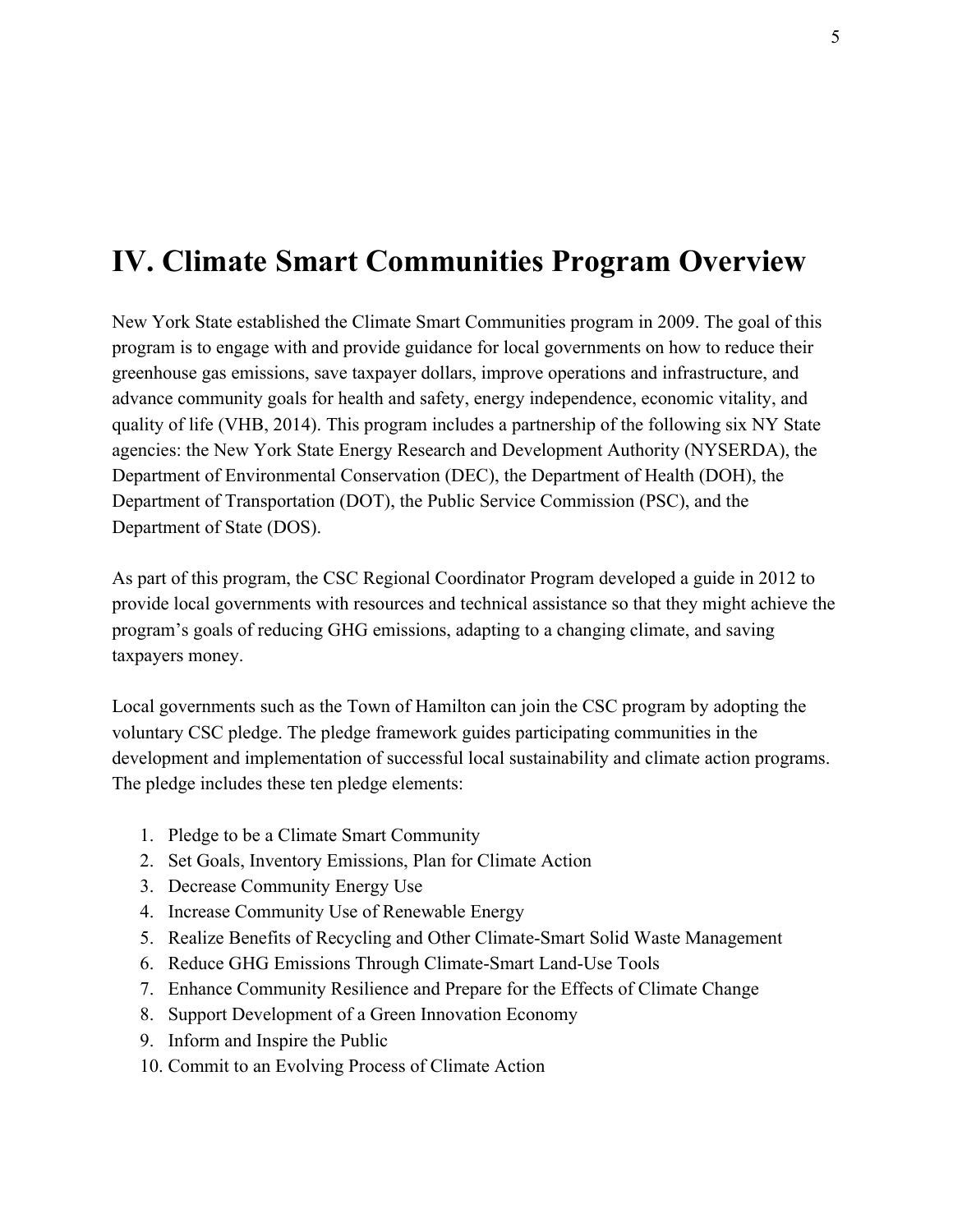Pledge 1 has been completed by the Town of Hamilton, and pledge 4 is covered by Madison County's solar ordinance along with participation in the Solarize Madison project. Solarize Madison was created in 2011 spearheaded by Jan Myers, a Morrisville State College student with support from the Madison County Department of Planning, the Central New York Regional Planning and Development Board, Colgate University's Office of Sustainability, and dozens of volunteers. The program is a community-based renewable energy program that promoted sustainable energy production to stabilize energy costs in the present and in the future (Myers, 2012). The goal of the program is to help communities save money, generate clean energy, create local jobs, reduce carbon emissions, and promote equity by creating local economic opportunities and career pathways in the region (Myers, 2012). The program helps residents, business owners, and municipalities to overcome financial and logistical barriers to installing solar power through high volume group purchasing.

In order to assist the Town of Hamilton in meeting element 2 of the CSC's program, we have completed this greenhouse gas inventory. Pledge element 2 calls for local governments to develop baseline GHG emissions inventories for their operations and the community (VHB, 2014). In addition to this, the pledge entails establishing a GHG emissions reduction target strategy and developing a local action plan for reducing emissions. The following sections outline how to create a GHG inventory, and provides the Town of Hamilton's 2015 GHG inventory report.

# **V. Introduction to a Greenhouse Gas Inventory**

The purpose of creating a local government operations greenhouse gas inventory is to obtain a thorough understanding of the GHG emissions sources relevant to the community, establish a baseline for these emissions, and identify opportunities to reduce energy use and GHG emissions. These inventories oftentimes result in several benefits for the community, such as an improved ability to manage energy use, the opportunity to lead by example in the local community, increased transparency and accountability, and cost savings.

This Greenhouse Gas Inventory was created in accordance with the Climate Smart Communities program guidelines for local government GHG inventories, as described in the previous section. By following these guidelines, the Town of Hamilton will be one step closer to meeting the requirements for the CSC grant money and potentially obtaining some of the benefits mentioned above. To calculate the GHG emissions, we employed a greenhouse gas inventory tool in Excel that can be used for future inventories for the Town of Hamilton. This tool will be discussed more in depth later in the report.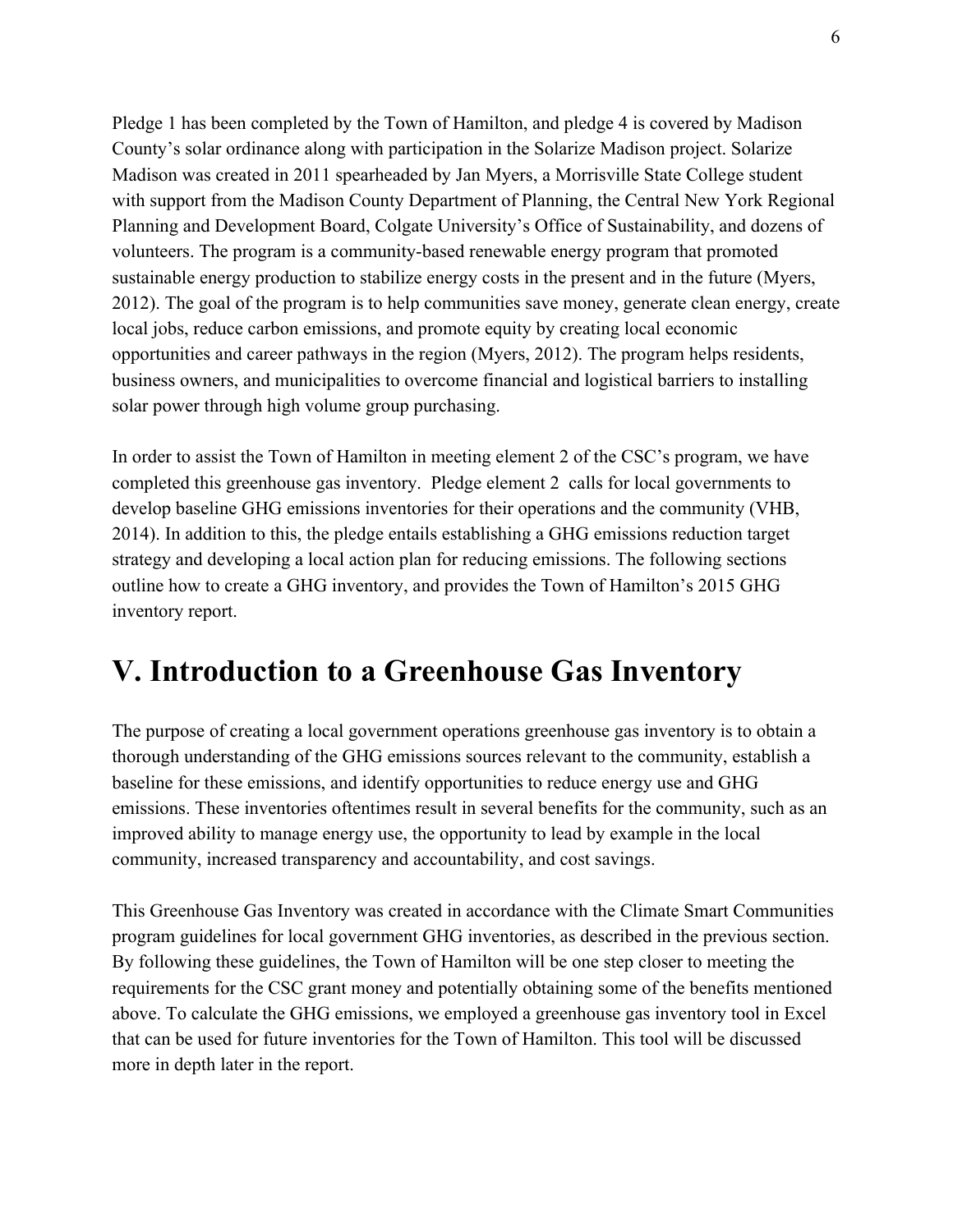The 2010 Local Government Operations Protocol explains that GHG inventories must assess six greenhouse gases (Section 2.1). The six greenhouse gases are Carbon Dioxide (CO2), Methane (NH4), Nitrous Oxide (N2O), Hydrofluorocarbons (HFCs), Perfluorocarbons (PFCs), and Sulfur Hexafluoride (SF6). This methodology is consistent with the Greenhouse Gas Protocol developed by the World Resources Institute and World Business Council for Sustainable Development. It is also compatible with the requirements of other reporting programs, such as the Center for Corporate Climate Leadership.

Local governments should include all six of the greenhouse gases mentioned above in a GHG inventory. Figure 1 lists all of these GHGs and their respective global warming potential (GWP). GWP is a relative measure of how much heat a greenhouse gas traps in the atmosphere. The measure compares the amount of heat trapped by a certain mass of the gas in question to the amount of heat trapped by a similar mass of carbon dioxide over a given period of time (VHB, 2014).For example, each unit of nitrous oxide is 310 times more potent over a 100-year period than an equivalent unit of carbon dioxide. Because of this, it is important to account for the emissions of each GHG separately and to report these emissions in metric tons of each gas and metric tons of carbon dioxide equivalent (MTeCO2).

| <b>Types of GHGs</b>              | <b>Global</b><br><b>Warming</b><br><b>Potential</b> |
|-----------------------------------|-----------------------------------------------------|
| Carbon dioxide (CO <sub>2</sub> ) | 1                                                   |
| Methane $(CH_4)$                  | 21                                                  |
| Nitrous oxide (N <sub>2</sub> O)  | 310                                                 |
| Sulfur hexafluoride ( $SF_6$ )    | 23,900                                              |
| Hydrofluorocarbons (HFCs)         | 12-11,700                                           |
| Perfluorocarbons (PFCs)           | 6.500-9.200                                         |

Figure 1: GHGs Required in the Inventory and their Global Warming Potential Source: VHB (2014)

#### **A. Base Year**

In order to create a greenhouse gas inventory, a base year must be chosen. This base year should be based on a calendar year, not a fiscal year, and is selected based on data availability and reliability. The 2011 report used 2011 as a base year. This report uses 2015 as its base year. The Town of Hamilton will use this greenhouse gas inventory report moving forward as a baseline for all future inventories. All future inventories can be compared to this one to see how the emissions trend over time. It is recommended that the Town of Hamilton conduct a greenhouse gas inventory report annually.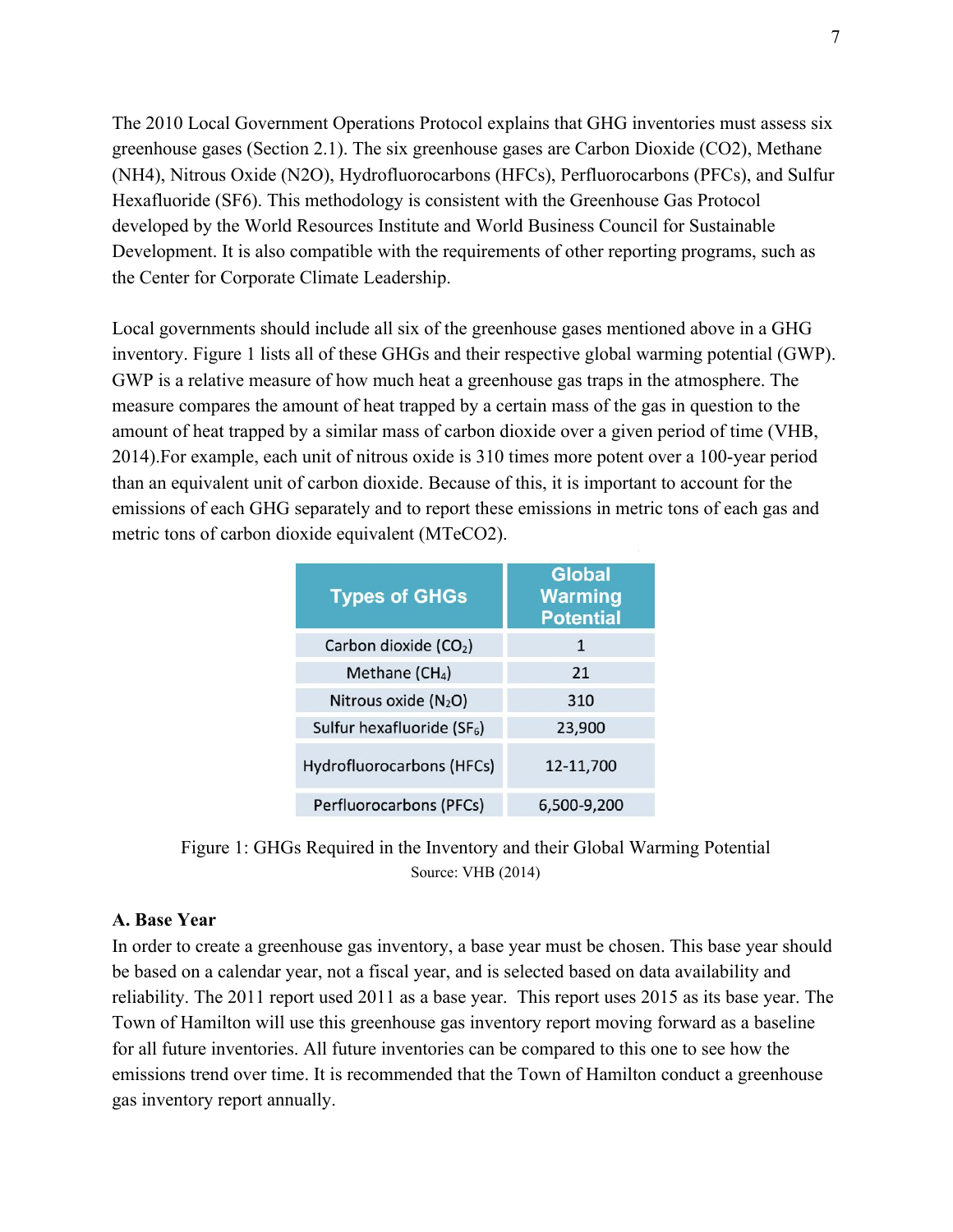#### **B. Operational Control**

This greenhouse gas inventory follows an operational control approach method based on the CSC Program. By definition, operational control means that the local government owns a facility, or does not fully own it but has authority over decisions regarding operational, health, safety, and environmental policies concerning the facility at hand. The local government must therefore account for emissions from all facilities, operations, or sources. The Town of Hamilton has the full authority to introduce and implement its operating policies, which in this case means that the Town has operational control over what is accounted for in the inventory.

#### **C. Scopes**

Greenhouse gas emissions are categorized into three different "scopes," established by the World Resources Institute and described in page 23-26 of the of the Local Government Operations Protocol V1.1. Scopes separate greenhouse gas emissions into direct and indirect emissions. Refer to Figure 2 below for a visual overview of scopes and emissions sources.

**Scope 1:** All emissions from sources directly owned or operated by the Town of Hamilton. Includes oil to heat the Town garage.

**Scope 2:** All indirect emissions associated with the consumption of purchased electricity, steam, heating, or cooling. GHG emissions created to generate these utilities are produced outside of Town boundaries.

**Scope 3:** Emissions related to Town of Hamilton operations; the Town does not hold financial control over their production. Includes emissions from Town employee commute and outsourced activities.

Using the framework of the 3 scopes, local governments are able to best identify the sources of emissions to be measured and organize emissions by degree of control. In this inventory, all emissions will be classified by scope, identifying the Town's direct and indirect emissions. It is required that Scope 1 and Scope 2 emissions are included in a greenhouse gas report, while reporting Scope 3 emissions is optional. However, this report will include Scope 3 emissions for the Town of Hamilton in the form of GHG emissions generated by Town employee commute.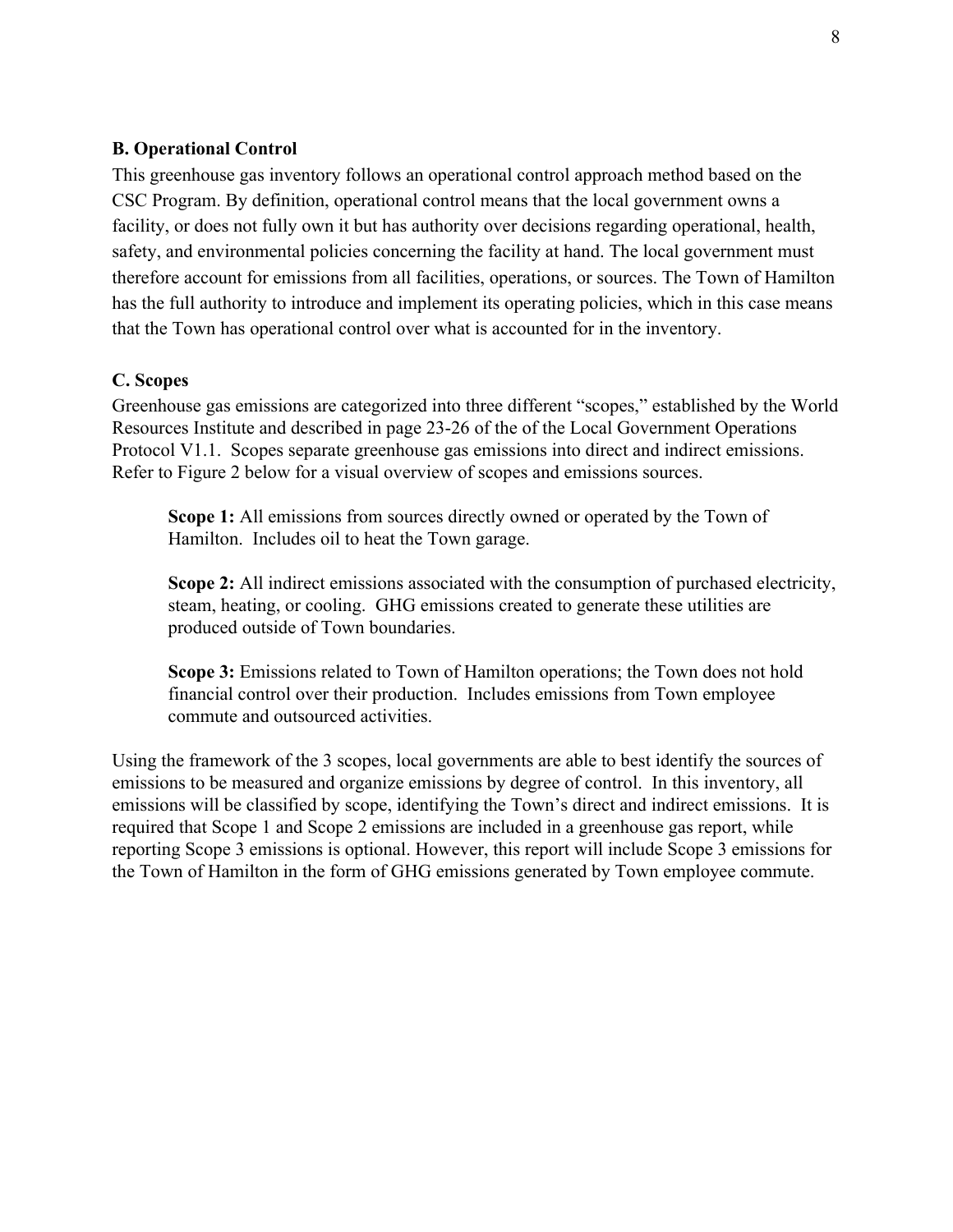

Source: WRI/WBCSD GHG Protocol Corporate Standard, Chapter 4 (2004)

Figure 2: Overview of Scopes and Emission Sources

#### **D. Government Sectors**

This greenhouse gas inventory groups emissions by sector based on the format proposed by the CSC program guide. For the Town of Hamilton, the sectors included are:

- Buildings and Facilities
- Streetlights
- Vehicle Fleet
- Employee Commute

Note: The Town of Hamilton is currently in the process of constructing a new building for its Town Office. This construction began in 2016, which is why this GHG Inventory Report stops at 2015. The year 2016 is an anomaly due to the construction of the new building.

Additional sectors included in the guide are traffic signals, water delivery facilities, port facilities, airport facilities, transit fleet, power generation facilities, solid waste facilities, and wastewater facilities. While these are listed in the guide, they will not be discussed in this report because they are not relevant to the Town of Hamilton.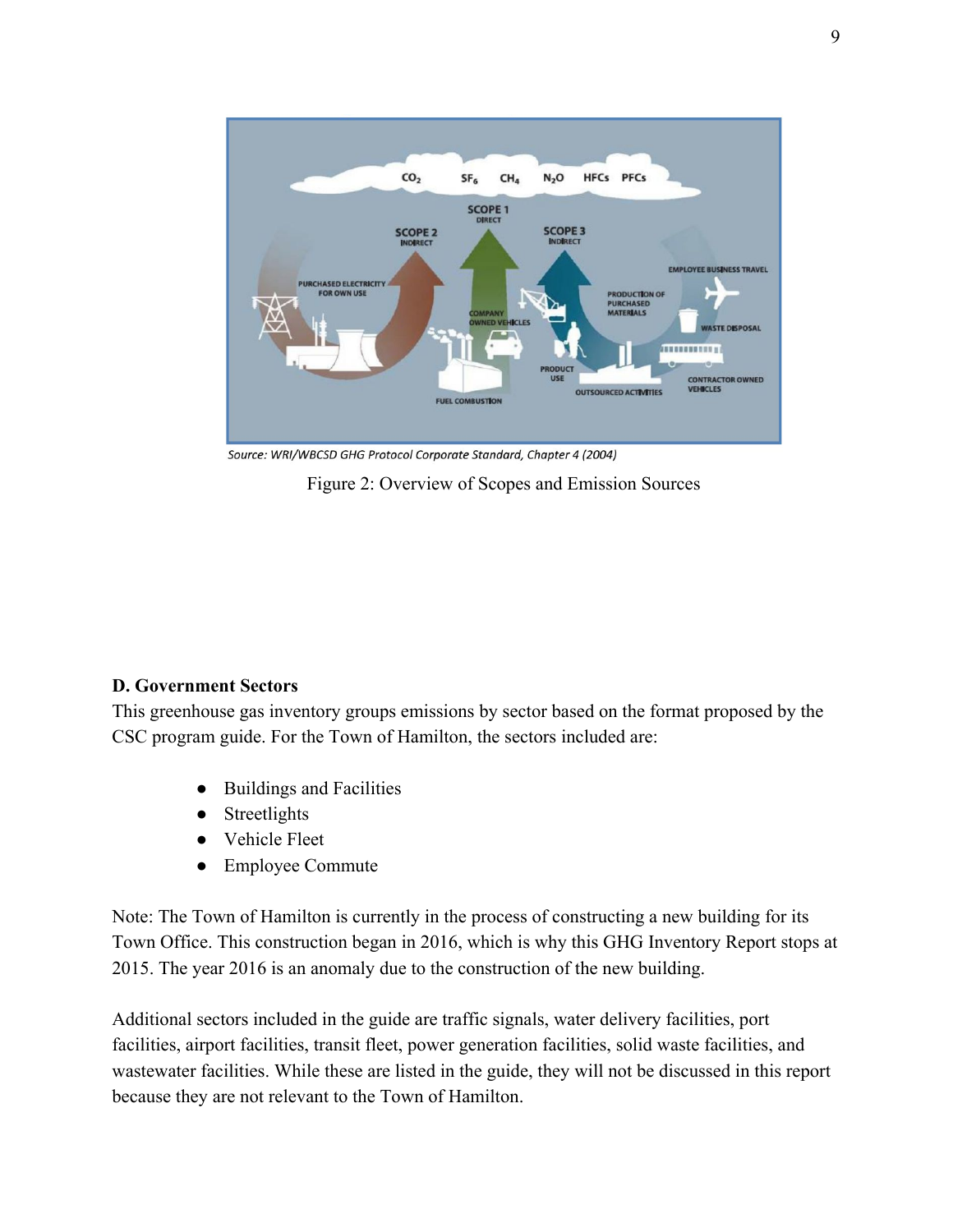Using sectors as a framework for organizing emissions provides a more policy-relevant approach to reporting GHG emissions. Under the sectors approach, all types of emissions are summarized and reported for each separate sector. This organization of emissions allows government staff, policymakers, and the public to understand the total GHG emissions impacts as they directly relate to local government operations. Using this framework, policymakers are able to identify key sectors for GHG emissions reductions.

# **VI. Data Collection**

The data for the Town of Hamilton's electricity and fuel consumption is documented in Excel spreadsheets for the years 2012 to 2015. This data was primarily provided by Sue Reymers, the Town Clerk. The following subsections summarize the electricity and fuel consumption for the Town of Hamilton, as well as their resulting GHG emissions. More detail about how the spreadsheets were formatted and organized is provided below.

To calculate these GHG emissions, we used a GHG calculator tool that was modified by Colgate University's Professor Andy Pattison and John Pumilio. This tool exists in an Excel spreadsheet and is relatively easy to use. It stems from a model tool that was created for the Climate Smart Communities program and is recommended for local governments by the New York State Energy Research and Development Authority (NYSERDA) and the Clean Energy Communities Program. The tool is broken up into several tabs in Excel, including a Cover Page; Define Reporting Categories; The GHG Inventory Report; Natural Gas and Electricity; Fuel Oil and Propane; Fleet — Gasoline, Diesel, NG; Landfills and Solid Waste; Reference; and NYSERDA Emission Factors. Each tab contains directions on how to use the tool. Essentially, the tool can be used to organize data and generate emissions calculations all in one place. The tool is still being modified, and the end goal is to make the tool as accessible as possible so that groups in the future will be able to use it for GHG inventories moving forward.

As mentioned in the previous section, the sectors covered in the Town of Hamilton greenhouse gas inventory are:

- Buildings and Facilities
- Streetlights
- Vehicle Fleet
- Employee Commute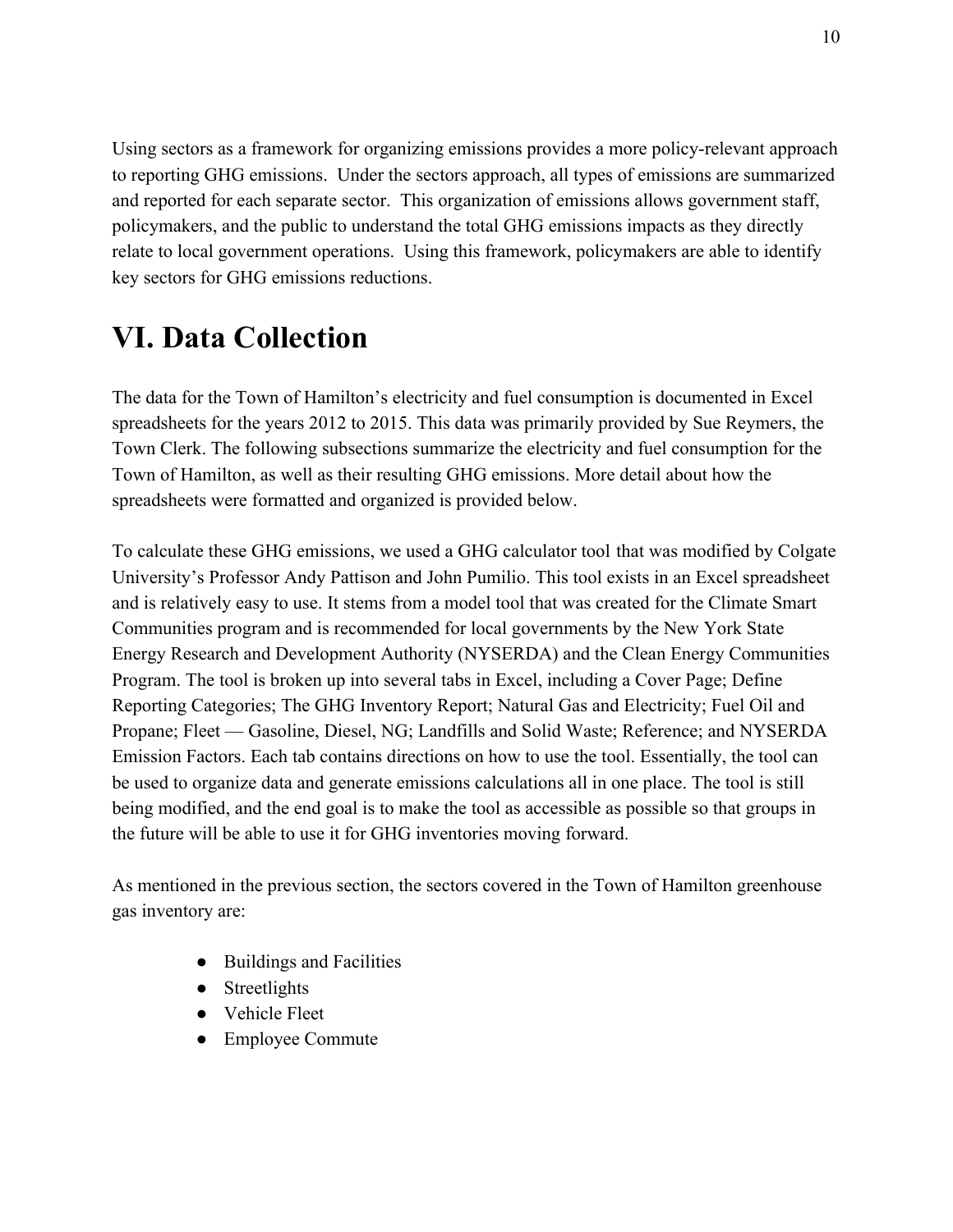Note: The GHG emissions calculations are expressed in metric tons of carbon dioxide equivalents. This measurement is used to compare the emissions from various greenhouse gases based on their GWP, and is derived by multiplying the tons of the relevant gas by its associated GWP. This is an internationally recognized unit that allows for the standardization of all greenhouse gas emissions. This enables the ability to compare emissions between local governments, businesses, and other organizations.

#### **Emissions Factors**

Emissions factors (EFs) are used in emissions calculations and are specific to each energy source. For example, the emissions factor for electricity used to light a building is different than the emissions factor for gasoline. These emissions factors are multiplied by the total consumption to yield a final GHG emissions value. The calculations for our report can be found in the Appendix. The emissions factors that we used come from the eGrid NYUP CO2e Emission Factor (note that  $2014v2$  is the most up to date), as well as the NYSERDA Emissions Factors. These emissions factors are provided in the final tab of the GHG calculator tool, aside from the Emission Factor for the Town of Hamilton's electrical grid. This EF stems from the eGrid NYUP CO2e report mentioned above and is described more in depth in part A of this report. Note that the Town of Hamilton is located in the NYUP subregion described in the eGrid NYUP report. The EFs are based on the amount of green power generation versus fossil fuel generation that takes place in each region in NY. Consequently, these numbers change often and must be kept up to date.

#### **A. Buildings and Facilities**

#### Scope 1

*Data Needed:* Heating oil consumption for Town Garage

- *Primary Contact Person:* Sue Reymers, Town Clerk
- *Data Received:* Spreadsheet containing the Town of Hamilton's electricity usage from 2012-2015 and fuel usage from 2015
	- Spreadsheet includes the heating oil consumption for the Town Garage
	- Under the 2015 Fuel tab, the data was separated by date, gallons, cost, and cost per gallon

| Consumption (gal) | Cost(S) | Cost Per Gallon $(\$)$   GHG Emissions |          |
|-------------------|---------|----------------------------------------|----------|
|                   |         |                                        | (MTeCO2) |
| 4166.90           | 9369.30 | 2.26                                   | 42.53    |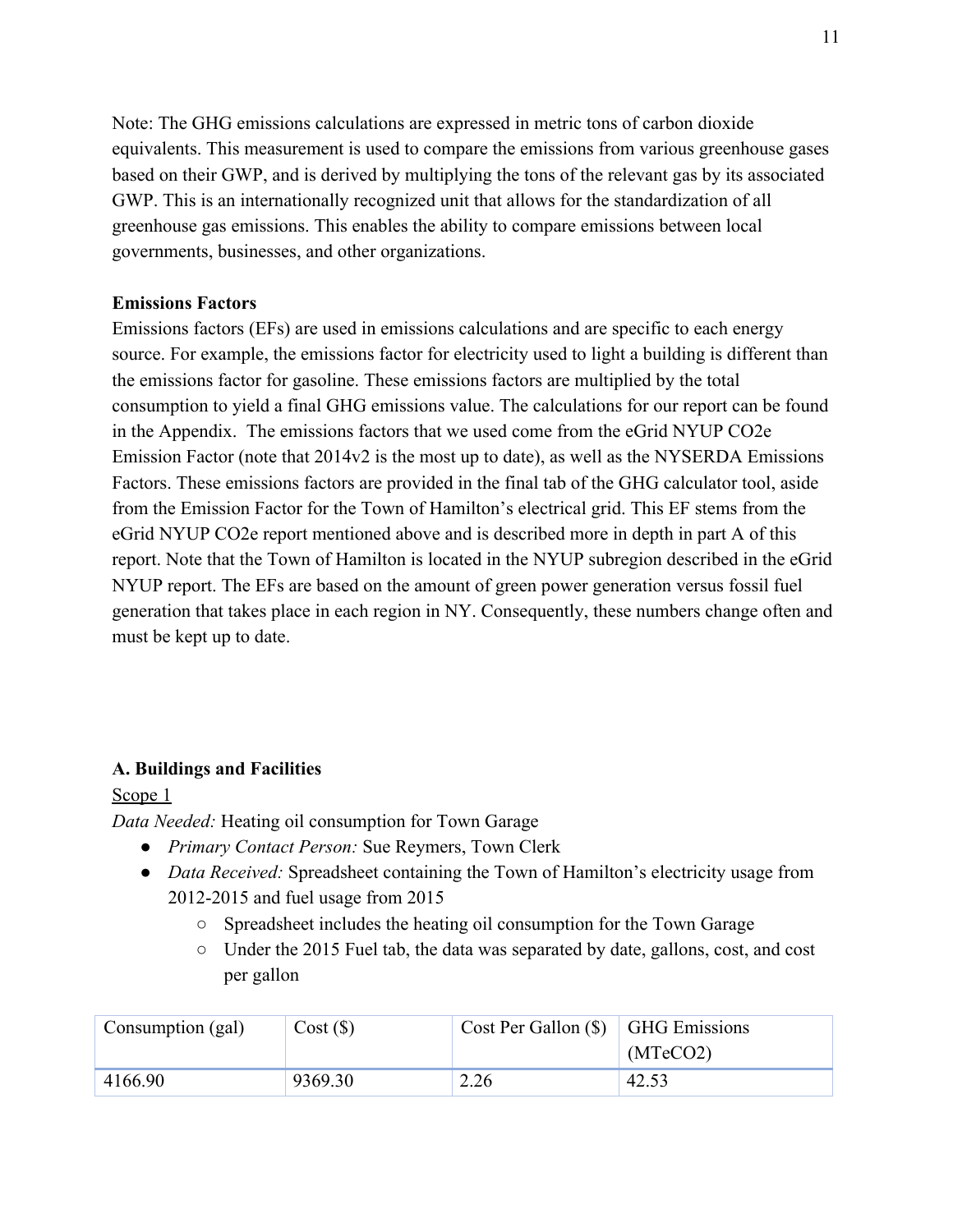Table 1: 2015 heating oil consumption for Town Garage (scope 1)

The heating oil used in the Town Garage is categorized as a scope 1 emission, and is provided by the Broedel energy company. The Town of Hamilton consumed 4,166.90 gallons of heating oil in 2015, which produced 42.53 MTeCO2 GHG emissions. See the calculations outlined in the Appendix for a specific guide of how to measure these GHG emissions.

### Scope 2

*Data Needed:* Electricity consumption for Town Garage and Town Office

- *Primary Contact Person*: Sue Reymers, Town Clerk
- *Data Received*: Spreadsheet containing the Town of Hamilton's electricity usage from 2012-2015 and fuel usage from 2015
	- Under the 2015 Electric tab, data was divided into four sections, one for each location: Town Garage, Hubbardsville, Poolville, and the Town Office
	- Data was further separated by company, meeting (month paid), service dates, kilowatt hours, and cost

| Location | Consumption (kWh) | GHG Emissions (MTeCO2) |
|----------|-------------------|------------------------|
| Garage   | 20,475            | 3.43                   |
| Office   | 23,810            | 3.99                   |
| Total    | 44,285            | 7.42                   |

Table 2: 2015 electricity consumption for Town Garage & Town Office (scope 2)

The total electricity consumption for the Town Garage and the Town Office is shown in Table 2. It is important to note that, in 2015, the Town Office was located in the Village of Hamilton and was therefore connected to the Village of Hamilton's electricity grid. The Town Garage was connected to the Town of Hamilton's electricity grid. The two grids have different emissions factors. However, for the ease of calculation, we used one EF, the Town of Hamilton's EF, for both the Town Garage and the Town Office. This can be seen in the calculations in the Appendix.

Also important to note is that the Town of Hamilton owns a solar panel, which is located on the Town Garage. This solar panel generated 17,917 kWh in 2015, which offset some of the Town's GHG emissions. This offset is included in Table 3 below for a more holistic view of the Town of Hamilton's electricity consumption and GHG emissions. A visual representation of the impact of the solar panel is provided in Figure 3 below. The electricity generated by the solar panel decreases the Town's GHG emissions by 3.01 MTeCO2, reducing their total GHG emissions resulting from electricity consumption from 7.42 MTeCO2 to 4.41 MTeCO2.

| Location | Consumption (kWh) | GHG Emissions (MTeCO2) |
|----------|-------------------|------------------------|
| Garage   | 20,475            | 3.43                   |
| Office   | 23,810            | 3.99                   |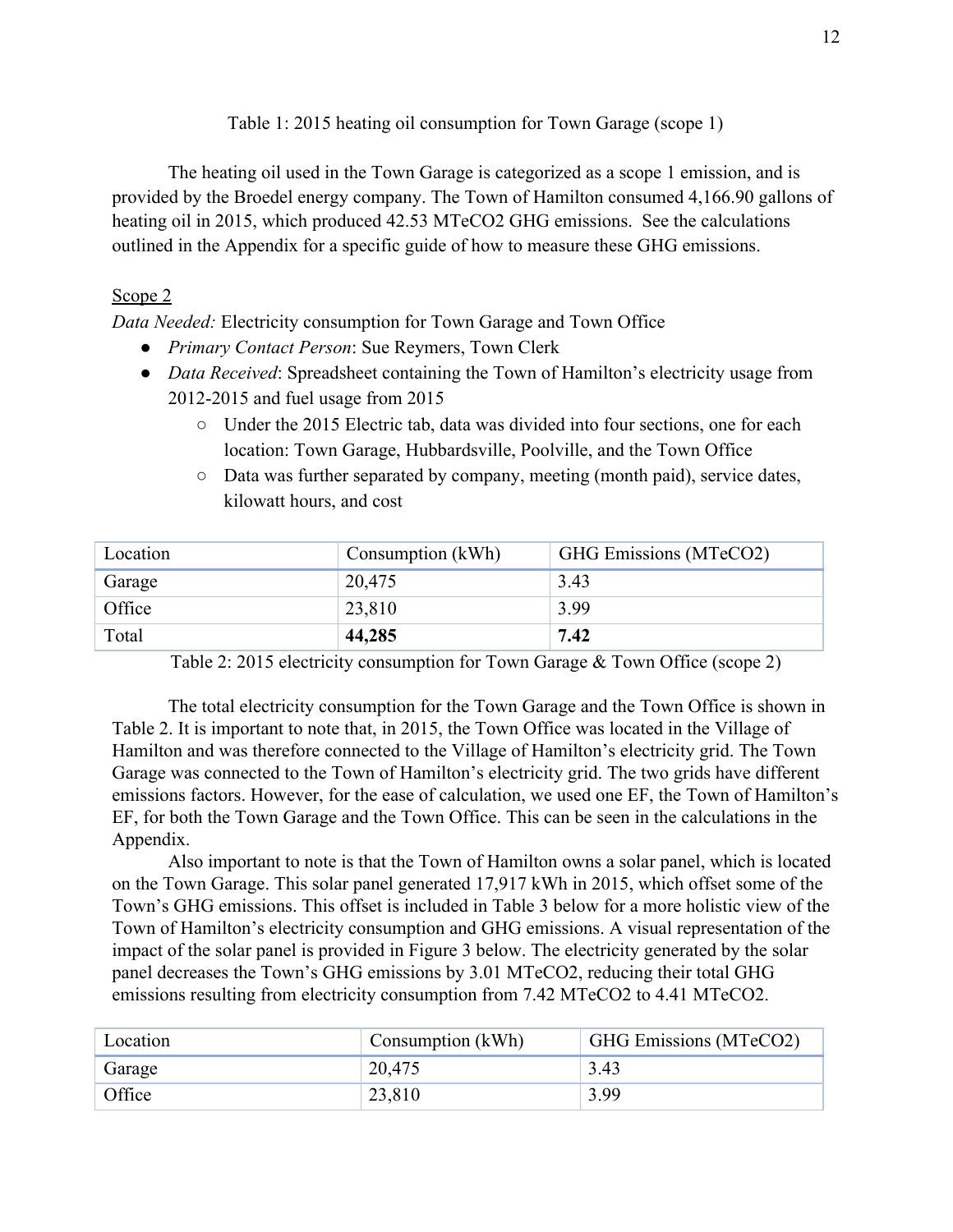| Solar Panel (On Town Garage) | $-17,917$ |      |
|------------------------------|-----------|------|
| Total                        | 26,368    | 4.41 |

Table 3: 2015 Town of Hamilton, Holistic Energy Consumption and GHG Emissions (scope 2)



Figure 3: Total Energy Consumption and Production from 2013 to 2015 (scope 2)

It is important to note that, while the solar panel did offset some of the Town of Hamilton's GHG emissions, it only made a small dent in the total emissions produced by the Town. Therefore, solar panels are not the master solution to reducing emissions. Other areas provide an opportunity for more significant reductions. This will be discussed a bit more in section VII below, which presents an overall summary of the Town's greenhouse gas emissions in 2015.

# **B. Streetlights**

#### Scope 2

*Data Needed:* Electricity consumption for lighting districts in Hubbardsville, NY and Poolville, NY

- *Primary Contact Person*: Sue Reymers, Town Clerk
- *Data Received*: Spreadsheet containing the Town of Hamilton's electricity usage from 2012-2015 and fuel usage from 2015
	- Under the 2015 Electric tab, data was divided into four sections, one for each location: Town Garage, Hubbardsville, Poolville, and the Town Office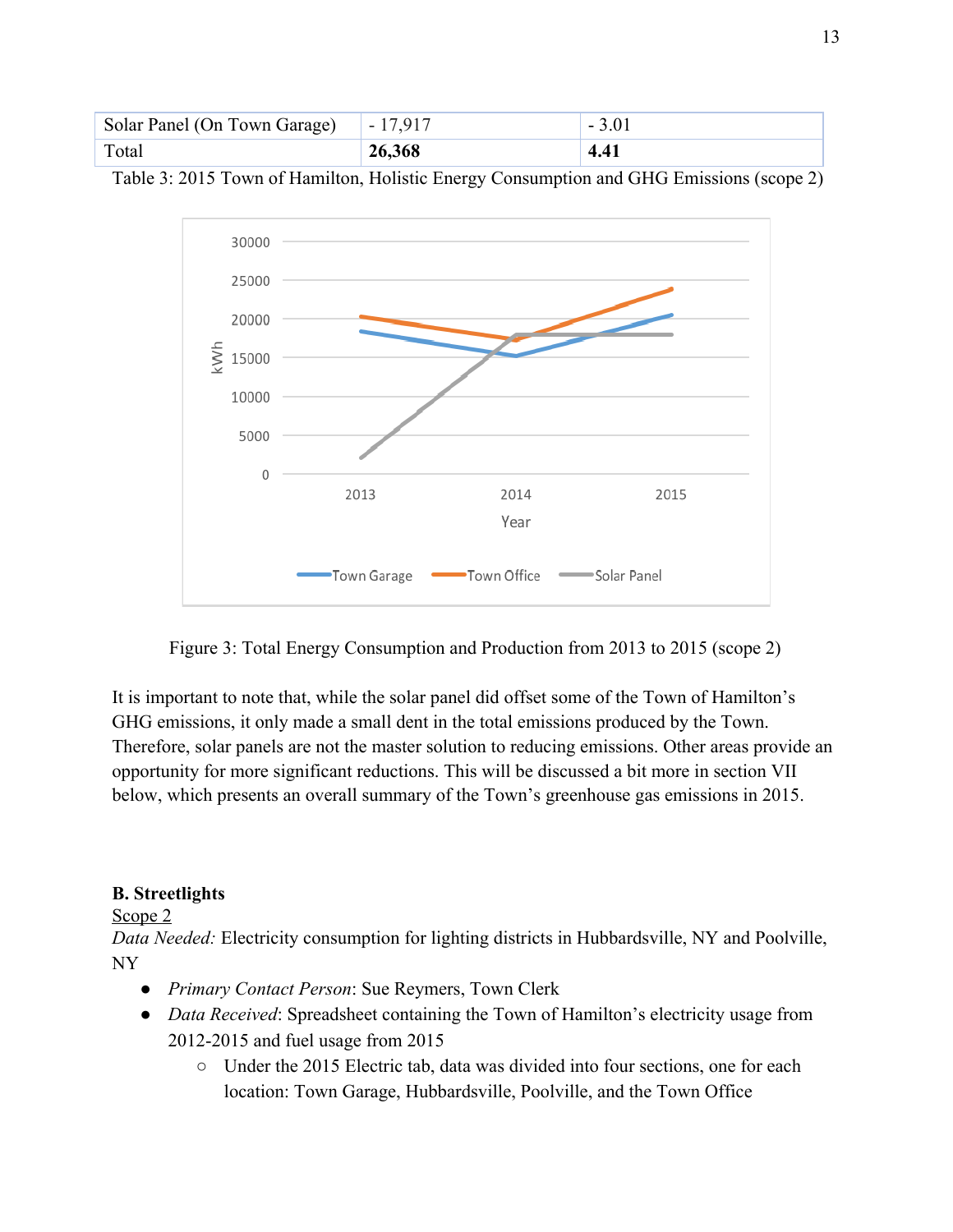○ Data was further separated by company, meeting (month paid), service dates, kilowatt hours, and cost

| Location      | Consumption (kWh) | GHG Emissions (MTeCO2) |
|---------------|-------------------|------------------------|
| Poolville     | 9,245             | 2.62                   |
| Hubbardsville | 11,575            | 3.28                   |
| Total         | 20,820            | 5.9                    |

Table 4: 2015 electricity consumption for lighting districts in the Town of Hamilton, NY (scope 2)

Table 4 contains the electricity consumption for the two lighting districts, Poolville and Hubbardsville, in the Town of Hamilton. Total combined electricity consumption in 2015 was 20,820 kWh, which produced 5.9 MTeCO2 GHG emissions. Converting these lighting districts to LED would decrease the number of GHG emissions, as outlined in Section VIII below.

# **C. Vehicle Fleet**

# Scope 1

*Data Needed:* Gasoline and diesel consumption for Town-owned vehicles

- *Primary Contact Person:* Sue Reymers, Town Clerk
- *Data Received:* Spreadsheet containing the Town of Hamilton's electricity usage from 2012-2015 and fuel usage from 2015; email containing information regarding the Town fleet from Sue
	- Data separated into three categories: gasoline, diesel, and heating oil
		- Further divided by invoice date, gallons, cost, and cost per gallon for each fuel

The fuel usage by the Town fleet is divided into gasoline consumption and diesel consumption. The Town fleet is comprised of the following vehicles:

- $\bullet$  5 plow trucks
- 1 small dump truck
- $\bullet$  1 pick-up truck,  $\frac{3}{4}$  ton
- 1 loader
- 1 backhoe
- 1 mowing tractor
- 1 grader

All of the vehicles in the Town fleet use diesel except for the pickup truck, which uses gasoline. Diesel engines and gasoline engines are fairly similar, but there are some key differences. Both diesel and gasoline engines convert fuel into energy through a series of small explosions, but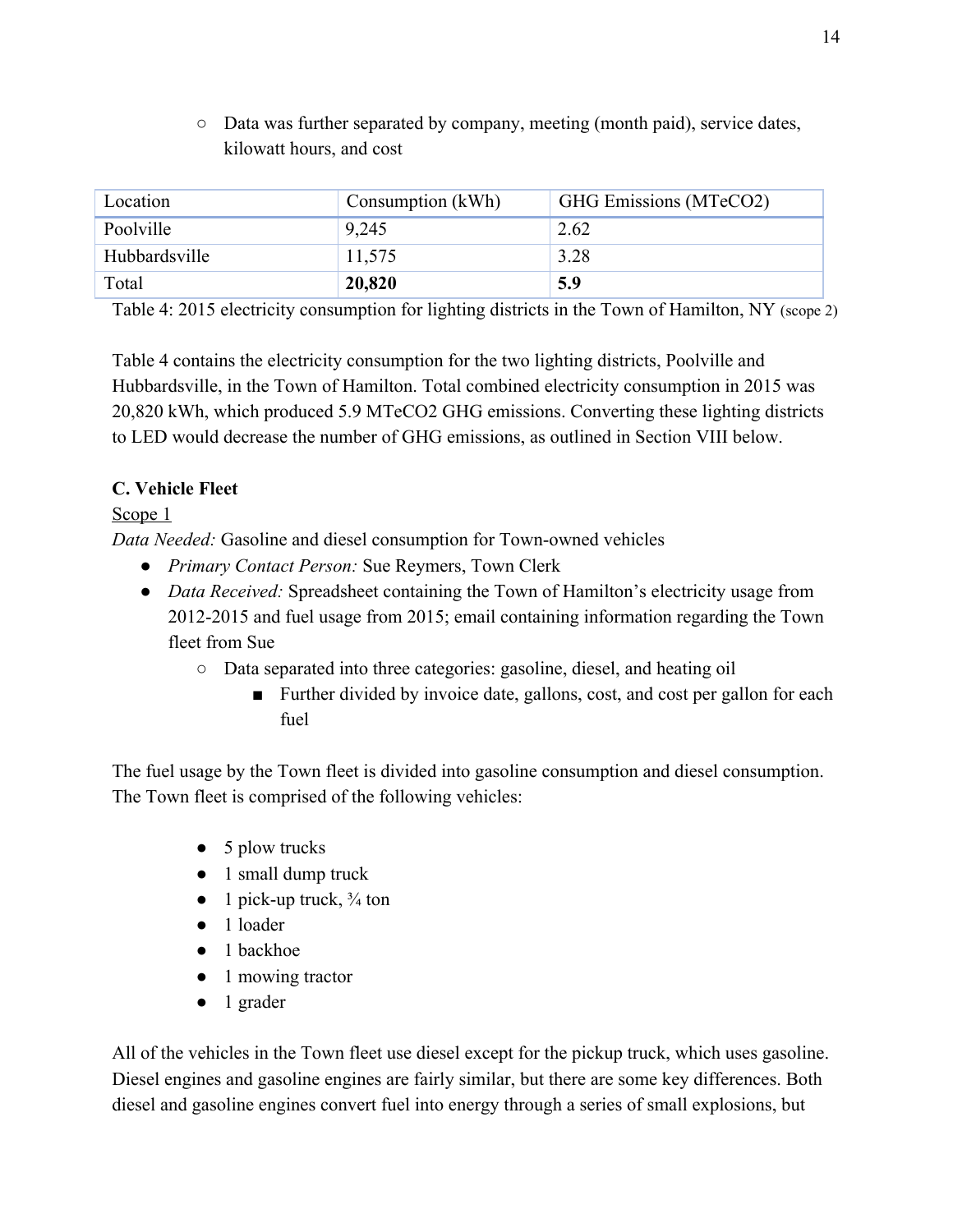how these explosions happen differentiate the two fuels. Due to this difference, diesel fuel is one of the most efficient and energy dense fuels available today. It contains much more usable energy than gasoline, and thus delivers better fuel economy and emits less pollution. However, diesel fuel still emits greenhouse gases, and is the largest contributor to the Town of Hamilton's emissions.

| Fuel Type | <b>Total Consumption</b> | Cost(S)   | Cost Per    | <b>GHG</b> Emissions |
|-----------|--------------------------|-----------|-------------|----------------------|
|           | (gal)                    |           | Gallon (\$) | (MTeCO2)             |
| Gasoline  | 2,693.3                  | 5,081.04  | 1.932       | 23.50                |
| Diesel    | 12,821.1                 | 29,451.34 | 2.21        | 130.86               |
| Total     | 15,514.4                 | 34,532.38 | 4.142       | 154.36               |

Table 5: 2015 data for Town of Hamilton-owned vehicles (scope 1)

Table 5 depicts the fuel consumption for the Town fleet. As described in the paragraph above, all of the vehicles consume diesel aside from the pickup truck, which consumes gasoline. The total gasoline consumption for the Town fleet in 2015 was 2,693.3 gallons, which produced 23.50 MTeCO2 GHG emissions. The diesel consumption was 12,821.1 gallons in 2015, which produced 154.36 MTeCO2 GHG emissions. It is evident from the table that diesel consumption and resulting emissions contributed much more to the Town of Hamilton's GHG emissions. In fact, diesel usage is the single largest contributor to GHG emissions in the Town of Hamilton. Therefore, the Town of Hamilton should target diesel fuel consumption as the main area in which they should try to reduce emissions. Recommendations for how to achieve this can be found in Section VIII.

#### **D. Employee Commute**

Scope 3

*Data Needed*: Measurement of mobile combustion concerning Town employees who drive to work

- *Primary Contact Person*: Sue Reymers, relaying information from Town employees
- *Data Received:* Survey responses from all 6 of the full-time employees

Below is an image of the survey that was given to each employee of the Town: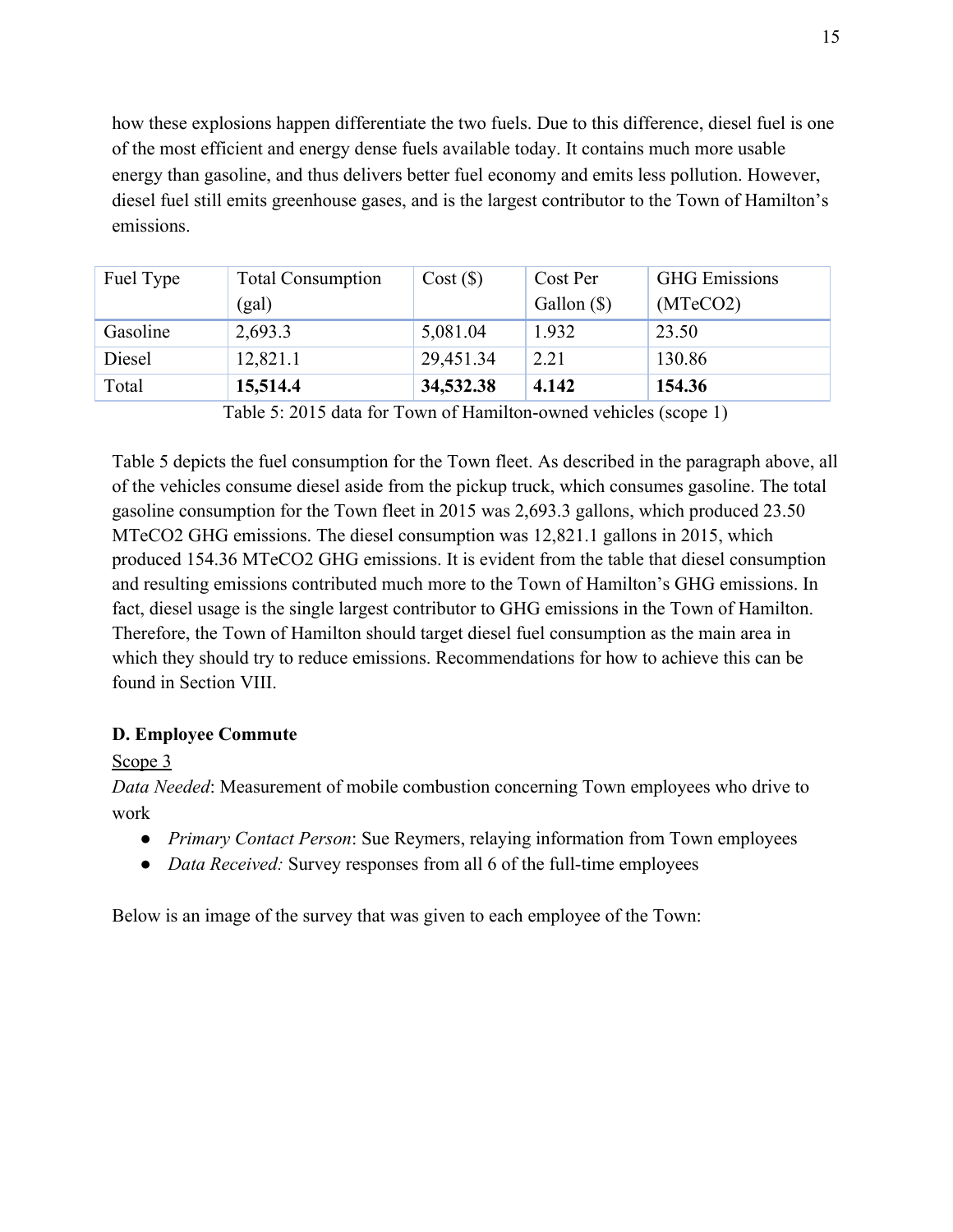| Please fill out the following survey regarding the vehicle you used to drive to work from |               |       |                                                                                            |
|-------------------------------------------------------------------------------------------|---------------|-------|--------------------------------------------------------------------------------------------|
| Jan 2011-Jan 2012<br>Year, Make & Model of Vehicle: Network and the Model of Vehicle:     |               |       | This will be used in<br>determining the "carbon"<br>footprint" of the Town of<br>Hamilton. |
| Gasoline<br>Fuel Type (circle one):                                                       | <b>Diesel</b> | Other | Please fill out and return to<br>the Town Office ASAP.                                     |
| Average MPG:                                                                              |               |       | If you have any questions,<br>feel free to contact me at<br>EDolfi@colgate.edu.            |
| Distance of commute (one way):                                                            |               |       | Thank you!                                                                                 |

Note: The survey was collected from employees in 2017, even though the report is for 2015. We assume that these numbers are roughly similar to those that would have been found if the survey was conducted in 2015.

There are 6 full-time employees (FTE) for the Town of Hamilton, 3 part-time employees, and 3 salaried employees who do not have regular hours. We grouped the salaried employees without regular hours with the 3 part-time employees to equal 6 part-time employees. Each part-time employee is measured as 0.5 FTE. Therefore, the total number of employees is measured as 9 FTE. There are also 5 board members that are paid by the Town of Hamilton but do not have regular hours, and they are also separated from employees for tax and legal reasons. Thus, they were left out of our survey and analysis.

We did not receive information for the part-time employees, so we took the average of the responses for the 6 FTE and extrapolated to create data for the additional 3 FTE. These calculations are provided in the Appendix.

| Miles to Work | Number of Employees |
|---------------|---------------------|
| $0 - 5$       |                     |
| $6 - 10$      |                     |
| $11 - 15$     |                     |

Table 6: 2015 length of commute for Town of Hamilton employees (scope 3)

To calculate the numbers in Table 7, we scaled up the responses from per one-way commute to per year. These calculations can be found in the Appendix along with the others. We did this so that all of the data and results provided in this report are annual numbers for 2015.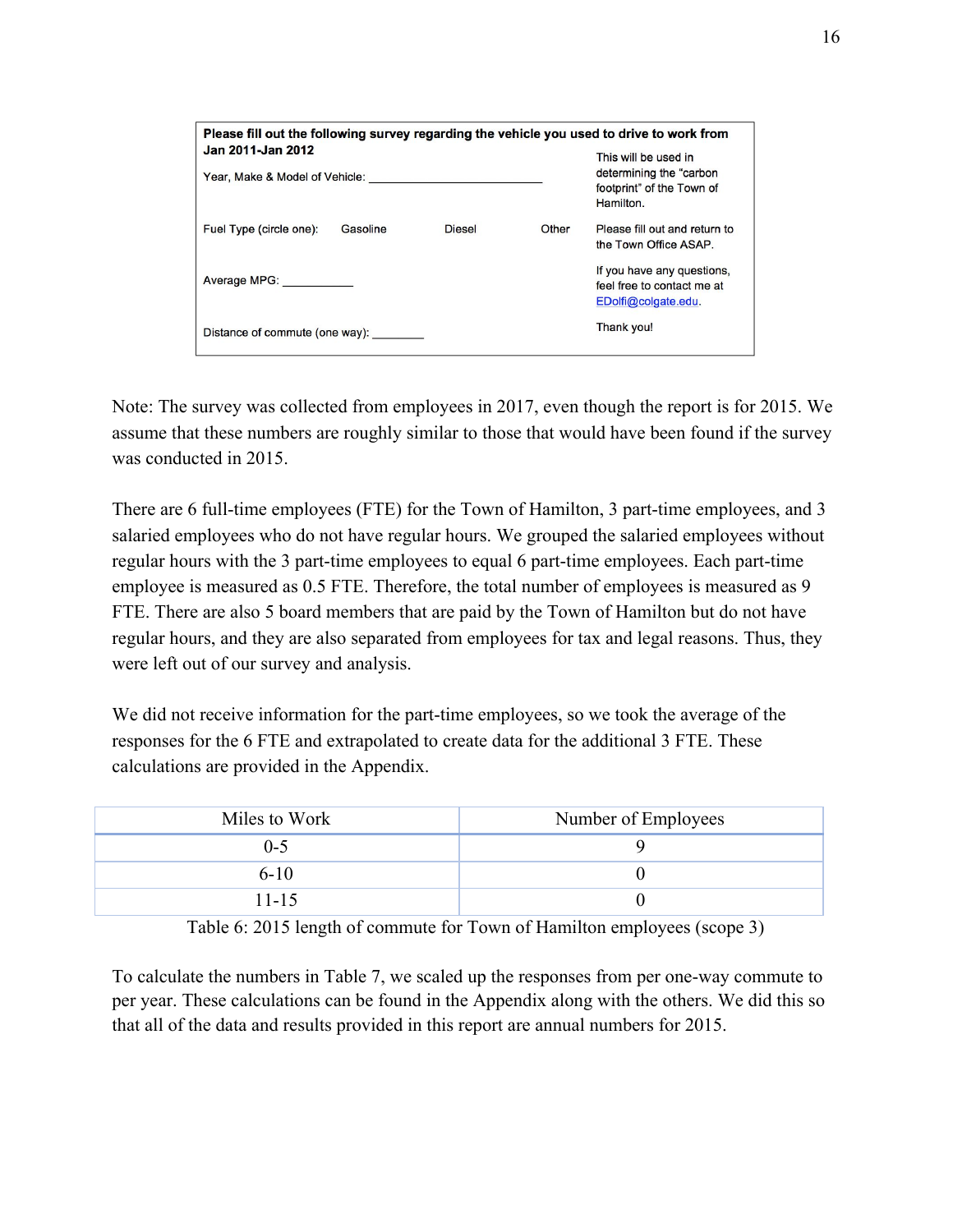| Type of Fuel | Gasoline Consumption (gal) | GHG Emissions (MTeCO2) |
|--------------|----------------------------|------------------------|
| Diesel       |                            |                        |
| Gasoline     | 931.57                     | 8.13                   |
| Total        | 931.57                     | 8.13                   |

Table 7: 2015 fuel consumption used in commute of Town of Hamilton employees per week (scope 3)

Note: None of the respondents' vehicles consumed diesel fuel.

In total, the Town of Hamilton employees consume 931.57 gallons of gasoline per year in their commute to work. This amounts to greenhouse gas emissions of 8.13 MTeCO2. This is for the 9 FTE, so averaging just under 1 MTeCO2 per employee. A significant component of this came from the different mpg per car. Some cars were much more polluting than others, with a wide range of gallons consumed per year. These numbers and calculations can be found in the Appendix.

# **VII. Gross Greenhouse Gas Emissions**

This section provides a holistic view of the Town of Hamilton's electricity and fuel consumption, as well as the resulting GHG emissions.

Overall, the Town's electricity usage has increased from 2012 to 2015, as seen in Figure 4 below. The Town Office used 23,810 kWh in 2015, the most of any building in 2015. The Town Garage had the second highest electricity consumption in 2015 with 20,475 kWh. Electricity consumption for Poolville and Hubbardsville has stayed relatively constant across all four years.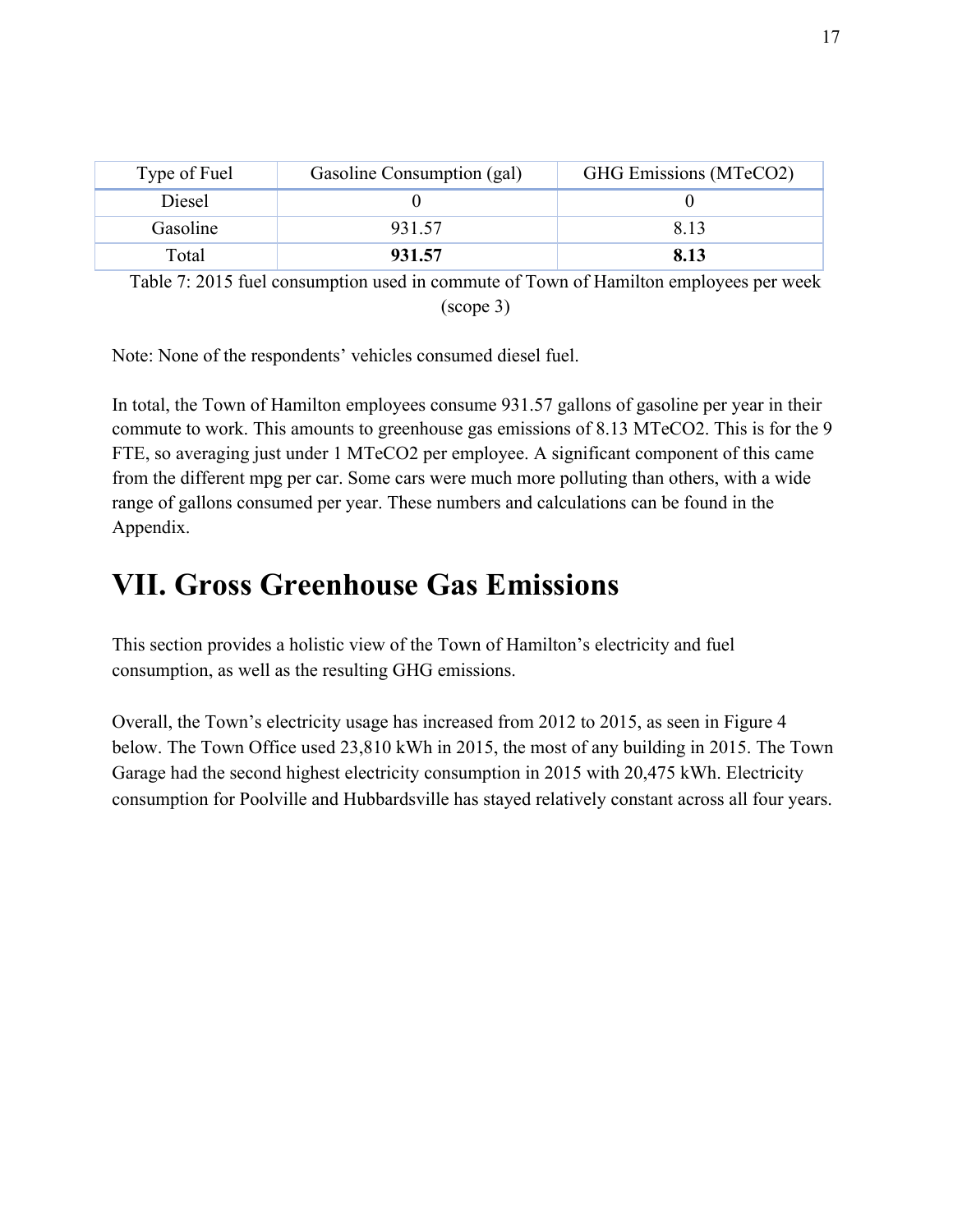

Figure 4: Town of Hamilton annual electricity consumption by location (scope 2 emissions) In terms of annual fuel usage, diesel comprises the largest component with 12,821 gallons used during 2015. This can be seen in Figure 5 below. Overall diesel fuel consumption has generally increased over the past four years, with gasoline and heating oil following the same trends.



Figure 5: Town of Hamilton annual fuel usage by fuel type (scope 1 emissions)

Given the magnitude of diesel use for the Town of Hamilton, we recommend that the Town target diesel consumption as an area for reduction. This provides the most significant opportunity for greenhouse gas emission reductions. Potential ways in which to achieve this goal are provided in section VIII of this report.

#### **A. GHG Emissions Summary by Sector**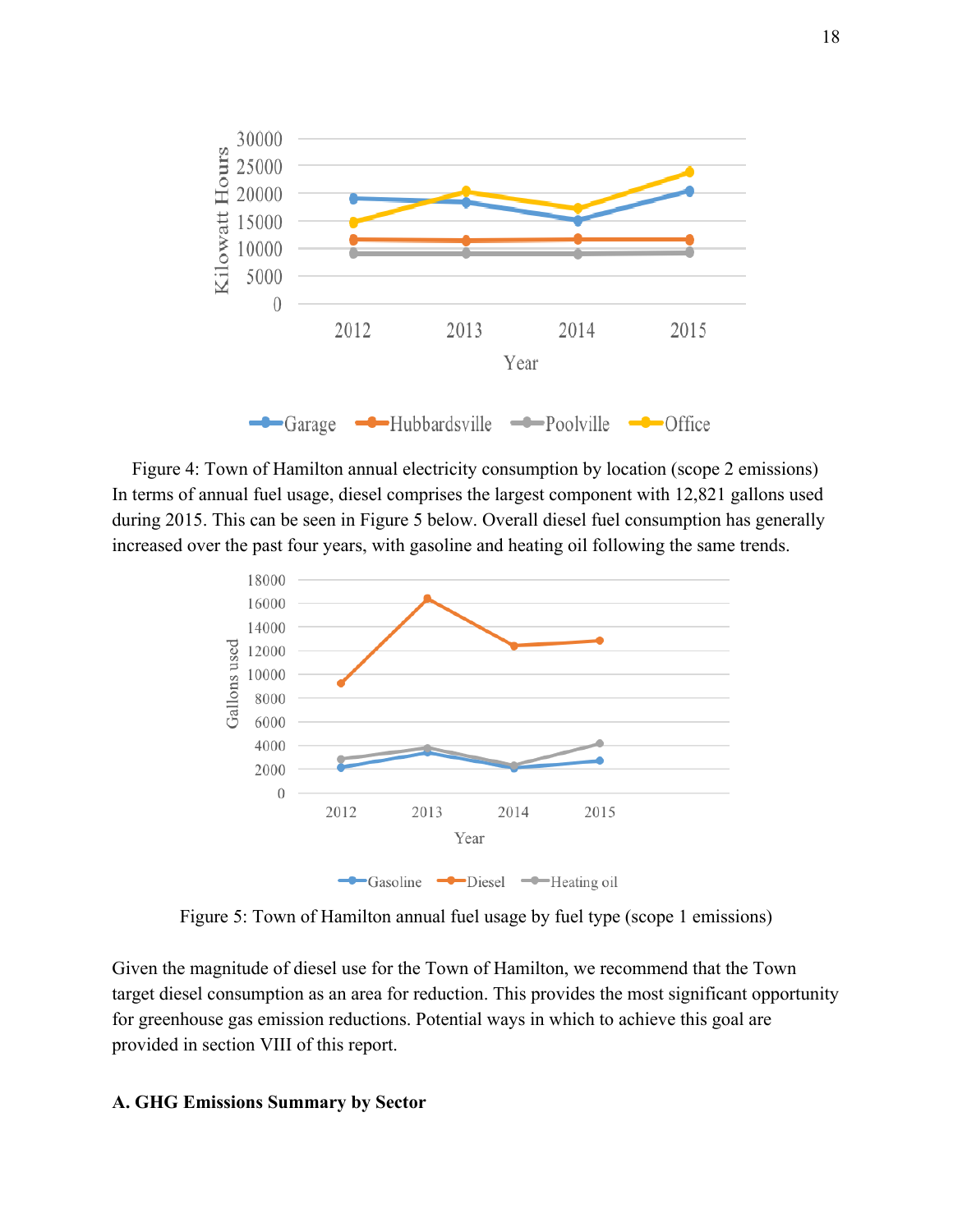The Town of Hamilton's vehicle fleet produced the largest number of GHG emissions compared to the other sectors. These greenhouse gas emissions amounted to 154.36 MTeCO2, which accounts for 71.7 percent of the Town of Hamilton's 2015 GHG emissions. The main contributor to this total was diesel usage, which accounts for 84.8 percent of the GHG emissions from mobile fuel usage in the Town of Hamilton. In terms of the other sectors, Buildings & Facilities accounts for 21.8 percent of the Town's 2015 GHG emissions, Streetlights account for 2.7 percent, and the Employee Commute accounts for 3.8 percent. A holistic summary of these numbers can be found in Table 8 below.

| Sector                  | GHG Emissions Count (MTeCO2) |
|-------------------------|------------------------------|
| Buildings & Facilities  | 46.94                        |
| Streetlights            | 5.9                          |
| Vehicle Fleet           | 154.36                       |
| <b>Employee Commute</b> | 8.13                         |
| Total                   | 215.3                        |



Note: This total includes the reduction from the solar panel on the Town Garage. This reduction is calculated in the Buildings & Facilities total.



Figure 6: Graph of GHG Emissions Count by sector

Figure 6 provides a visual representation of the Town of Hamilton's GHG emissions broken down by sector. It is very apparent from this pie chart that the Town's vehicle fleet contributed the most to the Town's emissions in 2015.

# **B. GHG Emissions Summary by Source**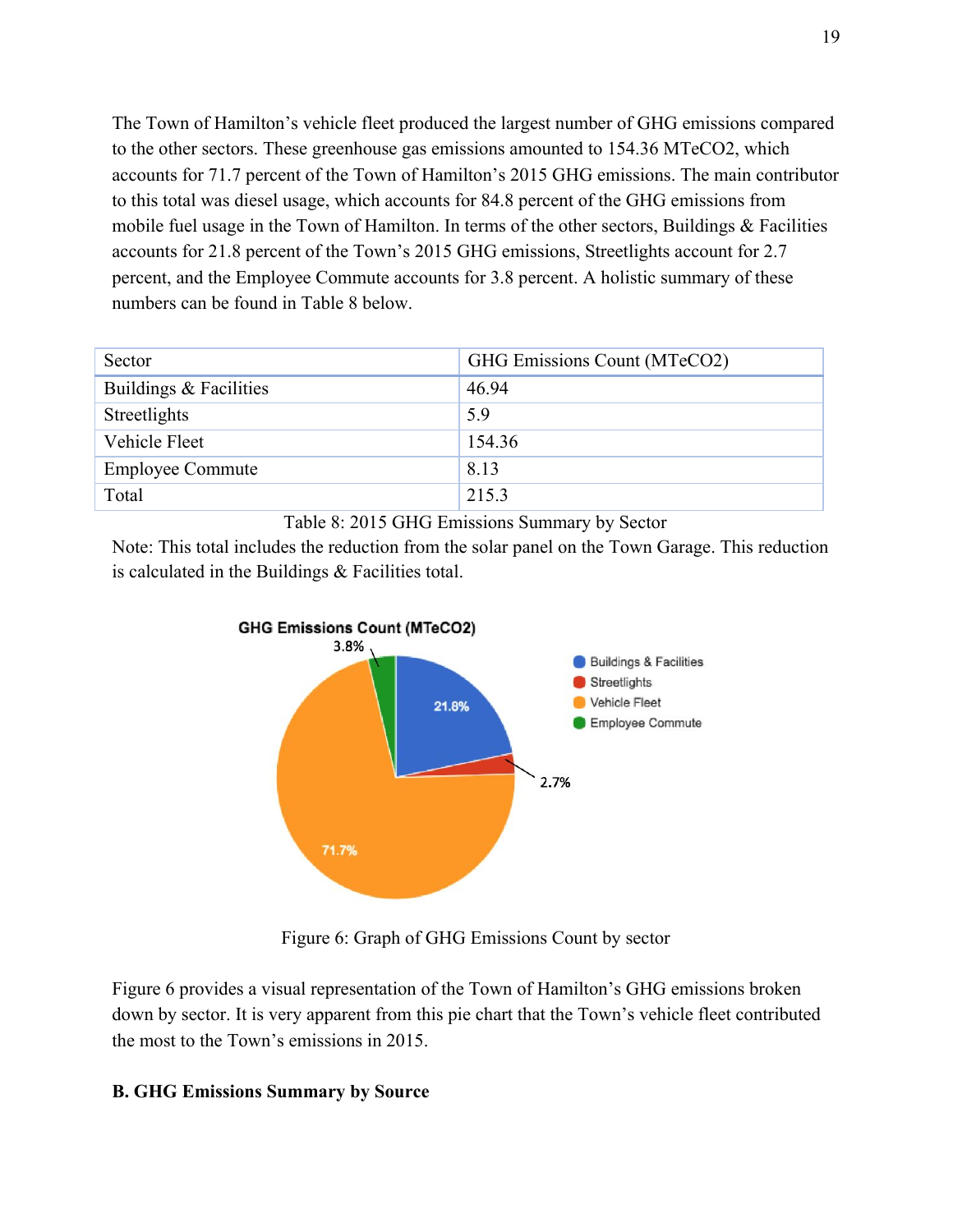Scope 1 emissions account for 91.4 percent of the Town of Hamilton's total GHG emissions in 2015. Scope 1 includes both fuel oil used to heat the Town Garage and diesel and gasoline used for the Town Fleet. Scope 2 emissions account for 4.8 percent of GHG emissions in 2015. These emissions include the electricity purchased for streetlights in the two lighting districts, as well as the electricity consumed by the Town Garage and Town Office. Scope 3 emissions from employee commute accounts for 3.8 percent of GHG emissions in 2015.

| Source of Emissions          | Scope | <b>GHG Emissions Count</b> |  |
|------------------------------|-------|----------------------------|--|
|                              |       | (MTeCO2)                   |  |
| Fuel Oil                     |       | 42.53                      |  |
| Vehicle Fleet                |       | 154.36                     |  |
| <b>Purchased Electricity</b> | 2     | 10.31                      |  |
| <b>Employee Commute</b>      |       | 8.13                       |  |
| Total                        |       | 215.3                      |  |

Table 9: GHG Emissions in the Town of Hamilton by Source and Scope

Note: This total includes the reduction from the solar panel on the Town Garage. This reduction is calculated in the purchased electricity total.





Figure 7: 2015 GHG emissions by scope.

Figure 7 provides a visual representation of GHG emissions in the Town of Hamilton in 2015 divided by scope. As is evident from the graph, the majority of emissions are scope 1 emissions.

# **C. GHG Inventory Report Comparison to 2011**

Compared to the 237 MTeCO2 that the Town of Hamilton produced in 2011, GHG emissions in totals in 2015 were lower, with only 215.3 MTeCO2 produced. Figure 8 shows emissions from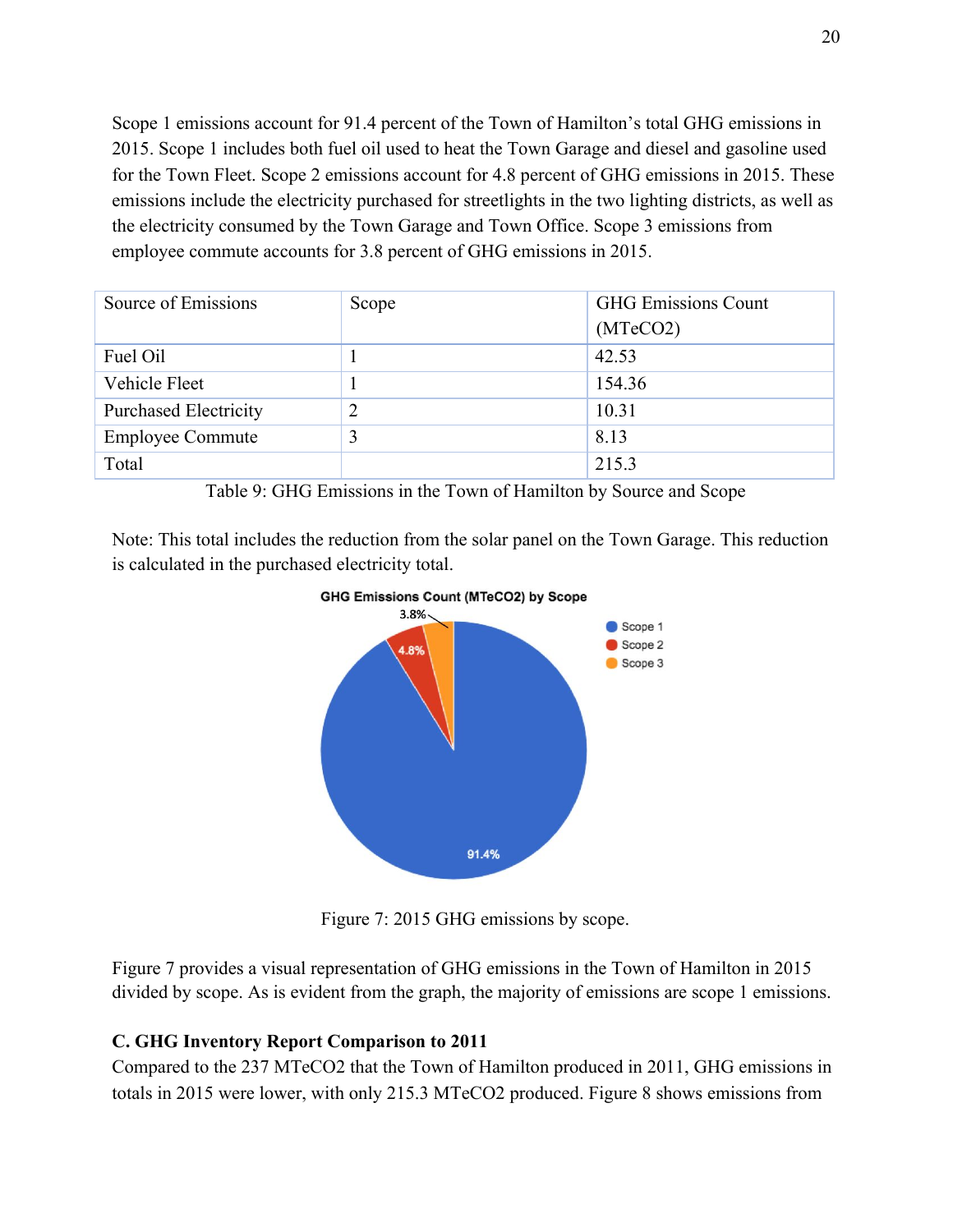each year broken down by sector. There were increases in emissions from 2011 to 2015 in the Buildings & Facilities and Employee Commute sectors. There was a slight decrease in emissions from the Streetlight sector from 2011 to 2015. The largest change in emissions from 2011 to 2015 was in the vehicle fleet sector, with a decrease of 27 MTeCO2.



Figure 8: Comparison of 2011 and 2015 GHG emissions by sector Scope 1 and 2 GHG emissions decreased from 2011 to 2015, as shown in Figure 9 below. Scope 3 emissions only slightly increased from 2011 to 2015. These emissions are comprised of those produced in the employee commute. Data for 7 employees was included in the employee commute sector of the 2011 GHG inventory, while 9 employees were accounted for in the employee commute sector for the 2015 GHG inventory. This increase in scope 3 emissions was likely due to the increase in number of town employees from 2011 to 2015.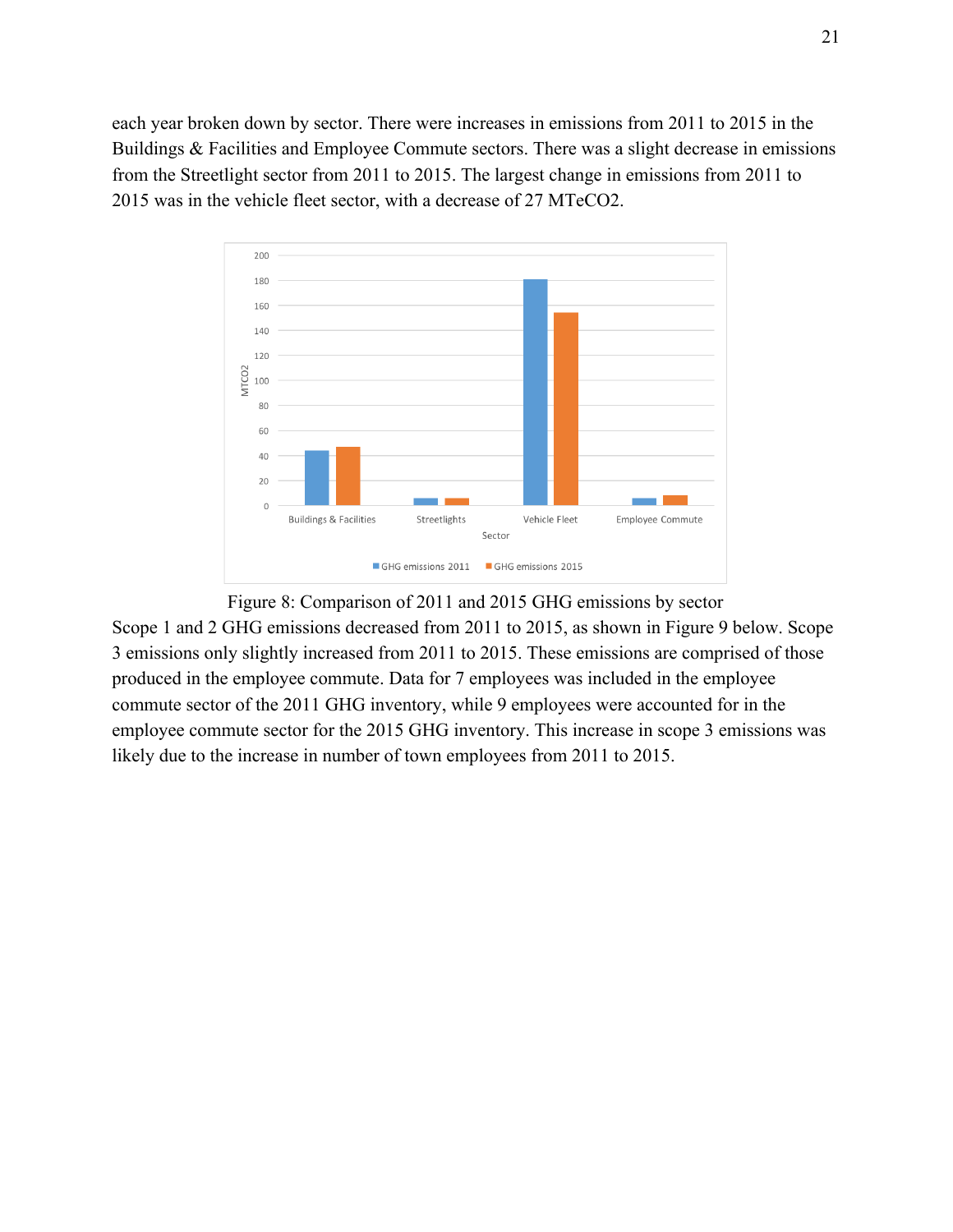

Figure 9: Comparison of 2011 and 2015 GHG emissions by scope

# **VIII. Next Steps and Recommendations**

This section includes recommendations for the Town of Hamilton for future work and ways to achieve reductions targets based on the emissions described above. These recommendations come from the model of a Climate Action Plan, which is described below.

#### **A. Climate Action Plan**

The Town of Hamilton Greenhouse Gas Inventory can be used to inform policy decisions for the Town moving forward. One method used by local municipalities to organize and implement sustainability-related policy is the creation of a Climate Action Plan (CAP). A CAP describes the policies and measures that a local government will enact to reduce greenhouse gas emissions and increase the community's resilience to unavoidable climate change (NY State DEC, 2017). Below, we propose various policy recommendations that the Town may consider. These recommendations are organized by sector. This section also includes case studies highlighting the effects of proposed policies in municipalities similar to the Town of Hamilton.

#### **B. Sample Case Studies and Policies**

Case studies are a vital aspect of the recommendations section of this document because they validate the specific policies we put forth below. They provide us with the data and evidence we need to confidently recommend what we believe will reduce emissions in the Town of Hamilton. The various case studies provide evidence for the effectiveness of these recommendations since local governments have implemented them in the past. The selection of these case study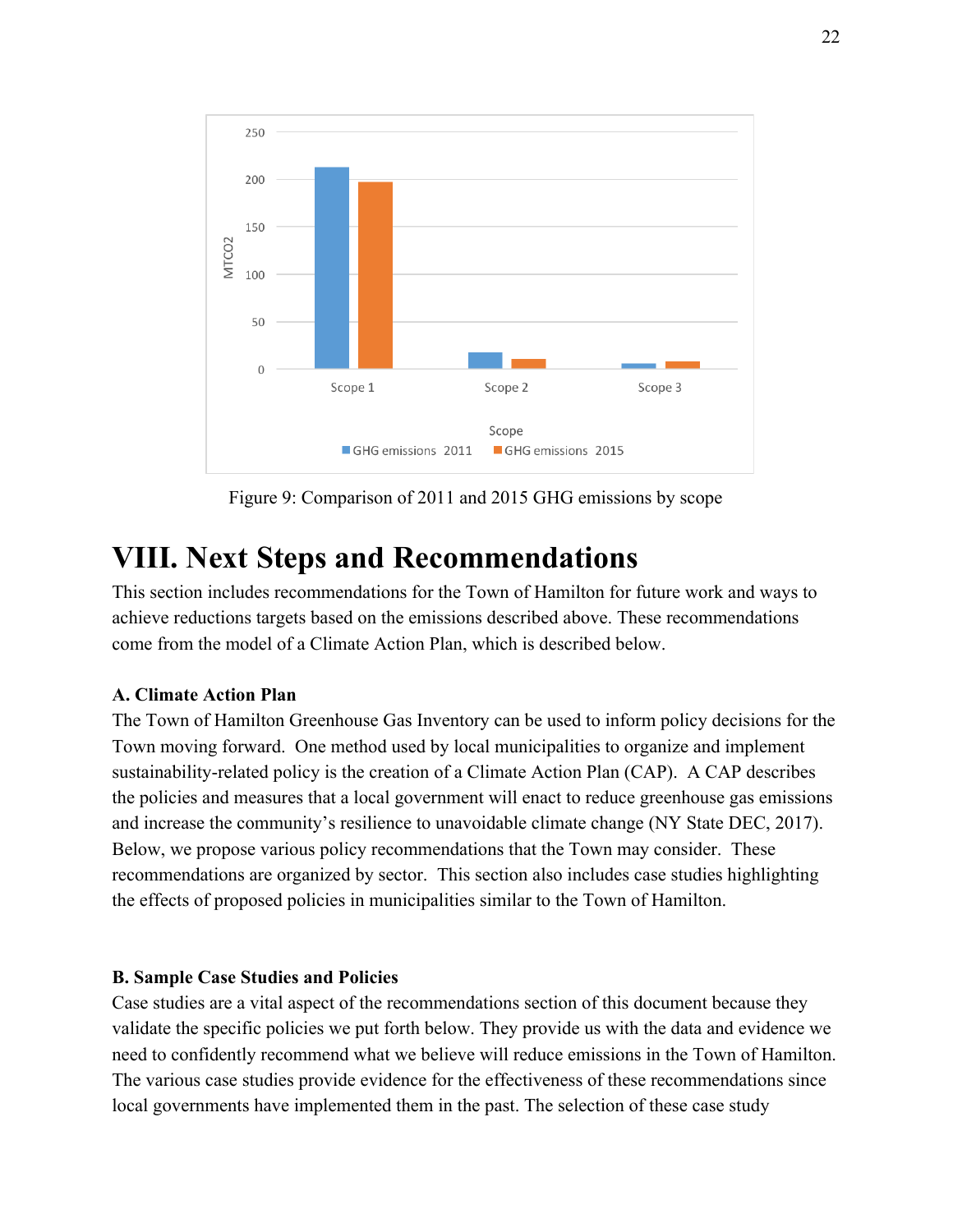locations was based on a set of criteria that allows us to justifiably make comparisons between those towns and the Town of Hamilton. If the towns are too dissimilar, the links will not be as strong. As such, we believe the most important factors are population size, town layout, and environment (urban, rural, suburban). These criteria do not have to be identical to Hamilton, but they should be within a close enough range so we can reasonably compare the two effectively. However, there is one instance where we will diverge from one aspect of our criteria (population) in making a case study comparison. For that city, San Mateo, we will further explain why we do so and why we believe it is still a valid case study to use.

Below is the formal layout of our recommendations for each sector of the GHG inventory. These recommendations are not for a community CAP, but rather for a municipal CAP for the Town of Hamilton.

### *Buildings & Facilities*

### **Potential policies to reduce electricity use in Town-owned buildings**

- Retrofit existing building appliances
	- Note: retrofitting is the process of replacing older building appliances with new, more energy efficient ones (Roseland, 2012)
	- Appliances may include Town office and garage space heaters, water heaters, refrigeration, lighting, air conditioners
		- May include replacing lights with LED light bulbs, insulating buildings, and using energy efficient power strips, among others
- "Rightsizing" fan circulation systems
	- "Rightsizing" a fan system involves better matching fan capacity to the requirements of the load (ie for air circulation systems)
		- Excellent way to save energy
	- $\circ$  EPA study found that almost 60 percent of building fan systems were oversized by at least 10 percent, with an average oversizing of 60 percent (Practice Greenhealth, 2017)
- Install solar panels on Town Office
	- Town solar panel saved 17.917 kWh of electricity, or 3.01 MTeCO2 GHG emissions in 2015
	- Installing a similar solar panel on the Town Office would help to reduce these GHG emissions even further
- Draft a Green Buildings Standard for the Town
	- Align all future Town construction and renovation with a Green Building Certification program
		- Certification programs include LEED, Green Globes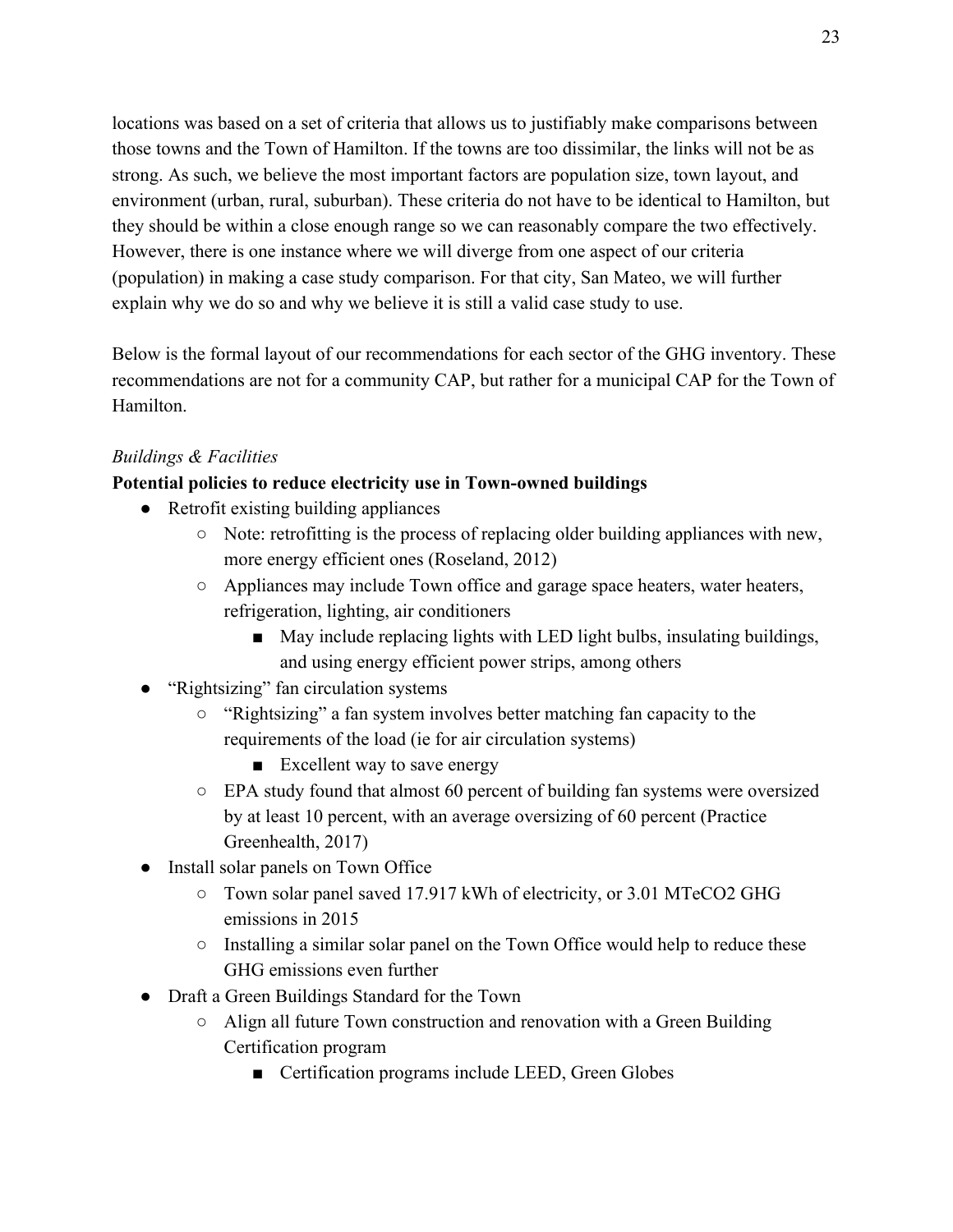- Green Building Standard document considers lifetime of the building, from inception to implementation (Roseland, 2012)
- Review building codes to ensure new projects comply with existing regulation
	- Include compliance costs in development budget

Sample Case Study - Town of Cazenovia (NY)

- Population: 2,933
- Rural environment
- Buildings and Facilities of Town Municipal Operations account for 21 percent of GHG emissions (97 MTeCO2)

The Town of Cazenovia breaks its Climate Action Plan into two parts, one that provides a Municipal Operations Analysis and the other that provides a Community Analysis. For the purposes of this case study, we focus on the municipal operations, since it is most similar to the report that we provide for the Town of Hamilton. In 2010, the Town of Cazenovia's municipal emissions were 469 MTeCO2. The estimated emissions reductions by 2025 from their strategy implementation are 386 MTeCO2. The total estimated cost of implementation is \$760,810, and the total estimated annual cost savings are \$139,018. Therefore, they estimate that the payback period for their plan will be 5.47 years (Town of Cazenovia, 2015).

The Town of Cazenovia outlines several municipal operations strategies for reducing emissions from their buildings. These include:

- Energy efficient retrofits to existing facilities
- Installing lighting occupancy sensors  $\rightarrow 0.4$  *MTeCO2 annual reductions* ○ Assumes that half of the municipal buildings install sensors
- Power-down at night policy → *18 MTeCO2 annual reductions*
	- Assumes that half of the municipal buildings participate
- Indoor lighting retrofits → *15 MTeCO2 annual reductions*
	- Assumes that half of the municipal buildings undergo lighting retrofits
- Equipment retrofits buy EnergyStar appliances
- Install solar PV → *71 MTeCO2 annual reductions*
	- Assumes that 285 kW of solar PV is installed
- Install geothermal heating at Town Garage → *98 MTeCO2 annual reductions*
	- Rather than propane heating system

The estimated annual GHG emissions reductions for the Town of Cazenovia are provided next to each recommendation (Town of Cazenovia, 2015). The Town of Cazenovia's CAP does not include specific details on the implementation of each of these policies, but it does provide ideas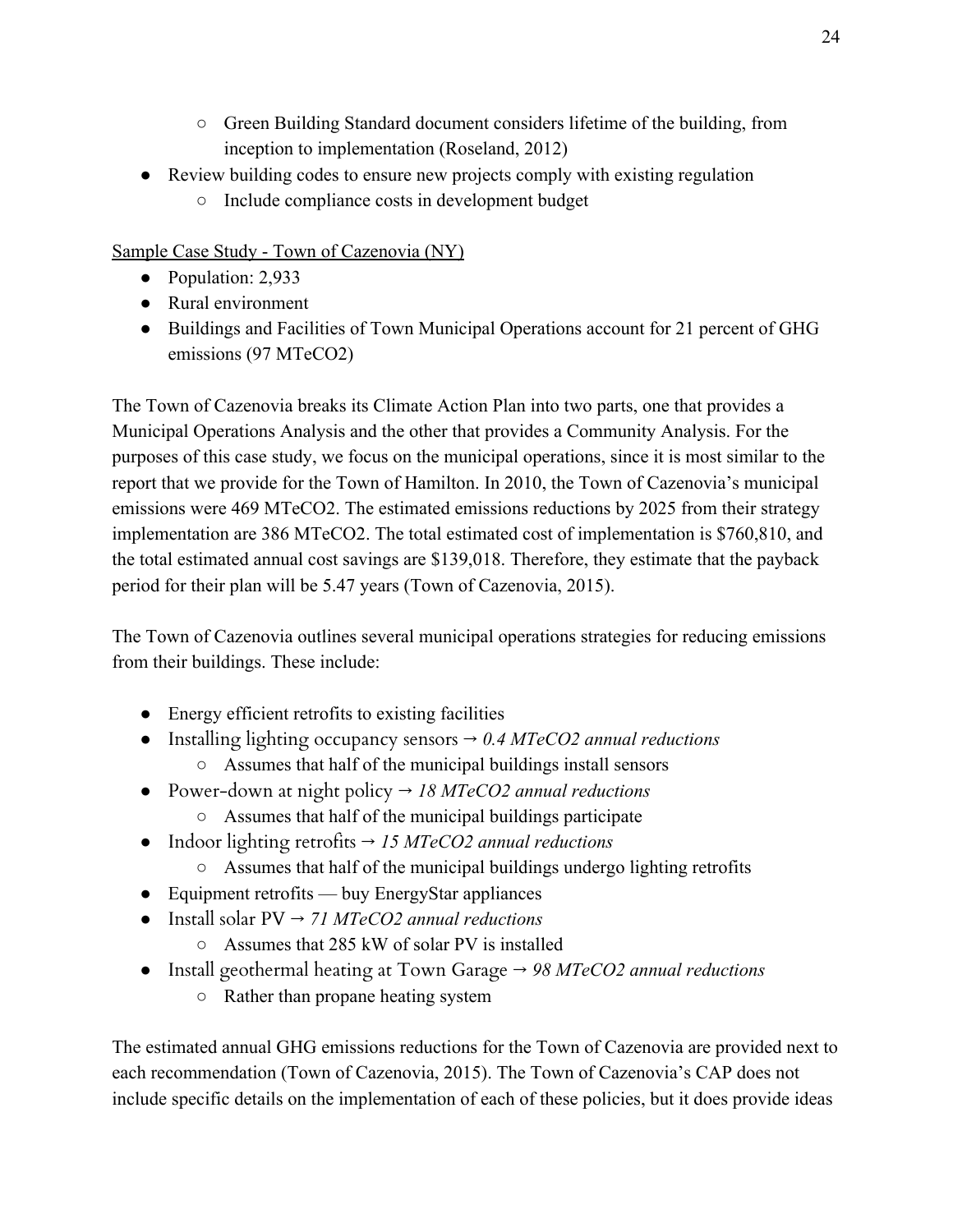of recommendations that could be considered and adapted for the Town of Hamilton. Some of these programs may seem to have initial high costs, but that is a topic that Cazenovia's CAP addresses. They describe the various funds and state programs that are available to assist with the implementation of these programs. For example, the CAP states that the initial cost of retrofitting heating units may seem daunting, but that NYSERDA and the Central New York Regional Planning and Development Board (CNY RPDB) can offer assistance by providing educational materials, low-interest loans, and guidance on where to find potential grants or incentives to help cover costs (Town of Cazenovia, 2015). Given that Cazenovia is only a few towns over from the Town of Hamilton, it is reasonable to assume that the Town of Hamilton would have access to these resources as well. The CAP also touches upon the Solarize Madison program and the benefits that stem from participating in the program, which are mentioned earlier in this report. Overall, the CAP for the Town of Cazenovia includes some helpful big picture ideas for ways in which the Town of Hamilton might be able to reduce its GHG emissions. These are especially relevant for the Town of Hamilton since Cazenovia is located only 30-40 minutes away and is thus similar both geographically and demographically.

#### *Streetlights*

For this section, we provide one thorough recommendation, which is to convert the Town of Hamilton's lighting districts to LED. Many communities of a similar size have had success with LED retrofitting programs, and we believe that these benefits would be no different for the Town of Hamilton. An analysis of this policy is provided below in part C of this section, with additional case studies outlined in the Appendix.

#### *Vehicle Fleet*

#### **Potential policies to reduce gasoline/diesel consumption and emissions**

- Consider purchasing energy efficient vehicles such as hybrid or electric cars for the vehicle fleet
	- Can help reduce emissions from gasoline and diesel consumption
	- $\circ$  Curtailing diesel fuel use is of paramount importance, investing in a vehicle fleet made up of electric vehicles is the best place to begin mitigating diesel emissions
- Implement an ordinance that requires all future Town-owned vehicles to be fuel-efficient
- Replace Town vehicles with electric or hybrid vehicles
- Offset emissions from Town vehicles
	- Purchase carbon offsets
- Adopt stricter fuels standards/requirements
	- Require a percentage of diesel to contain biodiesel
		- Red Hook, NY regulation $\rightarrow$  5% (Mayer, 2012)
	- Require a percentage of gasoline to contain ethanol
		- Red Hook, NY regulation $\rightarrow$  10% (Mayer, 2012)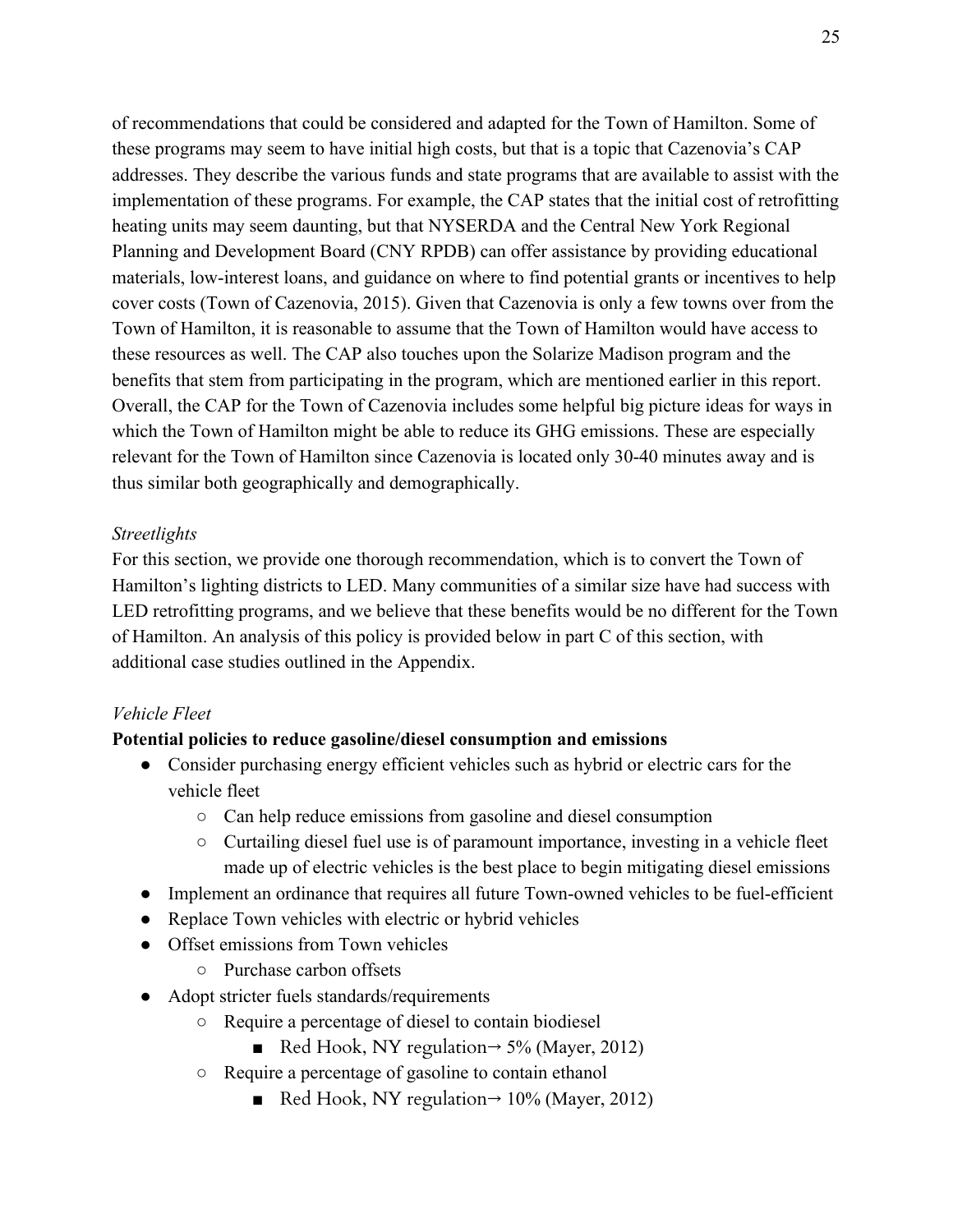### Sample Case Study-Town of Tiburon (CA)

- Population: 8,962
- Suburban/coastal environment
- Vehicle fleet accounted for 33 percent of carbon emissions (128 MTeCO2)

The Town of Tiburon combines its CAP into a municipal and community CAP. However, it discusses each independently. For the purposes of this case study, we focus only on the municipal operations regarding the town vehicle fleet, and the subsequent recommendations provided by the Town for emissions reductions.

| <b>Mitigation Measures for Government Operations</b> |                                                                                             |                          |                          |                                        |
|------------------------------------------------------|---------------------------------------------------------------------------------------------|--------------------------|--------------------------|----------------------------------------|
| Measure                                              |                                                                                             | <b>Cost to Implement</b> | Annual<br><b>Savings</b> | <b>GHG Reductions</b><br>(Metric Tons) |
| 3.2.61                                               | Replace Town Vehicles with Hybrid or Electric<br><b>Vehicles</b>                            | As replaced              | \$2,200                  | 6.0                                    |
| 3.2.62                                               | <b>Encourage Town Employees to Commute by</b><br><b>Alternative Means of Transportation</b> | Variable                 | n/a                      | 11.0                                   |
| 3.2.63                                               | <b>Replace Police Patrol Cars with More Fuel-</b><br><b>Efficient Vehicles</b>              | As replaced              | \$6,000                  | 15.2                                   |
| 3.2 <sub>64</sub>                                    | Offset Emissions from Town Vehicles                                                         | \$1,200/year             | n/a                      | 92.1                                   |
|                                                      | <b>TOTAL</b>                                                                                |                          |                          | 124.3                                  |
|                                                      | % Reduced from 2005 Levels                                                                  |                          |                          | 32.0%                                  |

Figure 10: Town of Tiburon's Mitigation Measures for Government Operations (2011) Source: Town of Tiburon (2011)

The Town of Tiburon outlines several potential strategies for reducing emissions from its vehicle fleet in the table provided in Figure 10 above. The strategies relevant to the Town of Hamilton are to replace town vehicles with hybrid or electric vehicles and offset emissions from town vehicles (Town of Tiburon, 2011). The cost to implement and annual savings give an idea of what these sorts of programs would cost. The anticipated GHG reductions are also helpful in providing a holistic picture of the sorts of benefits that would result from implementing these strategies. Measure 3.2.G3 could also be adapted to the vehicle fleet. Rather than replacing police patrol cars with more fuel-efficient vehicles, the Town of Hamilton could replace vehicles in its fleet with more fuel-efficient alternatives.

# *Employee Commute*

**Potential policies to reduce the total number of VMT per day and per person:**

- Encourage flexible employee work schedules
	- Telecommuting a few days per week when appropriate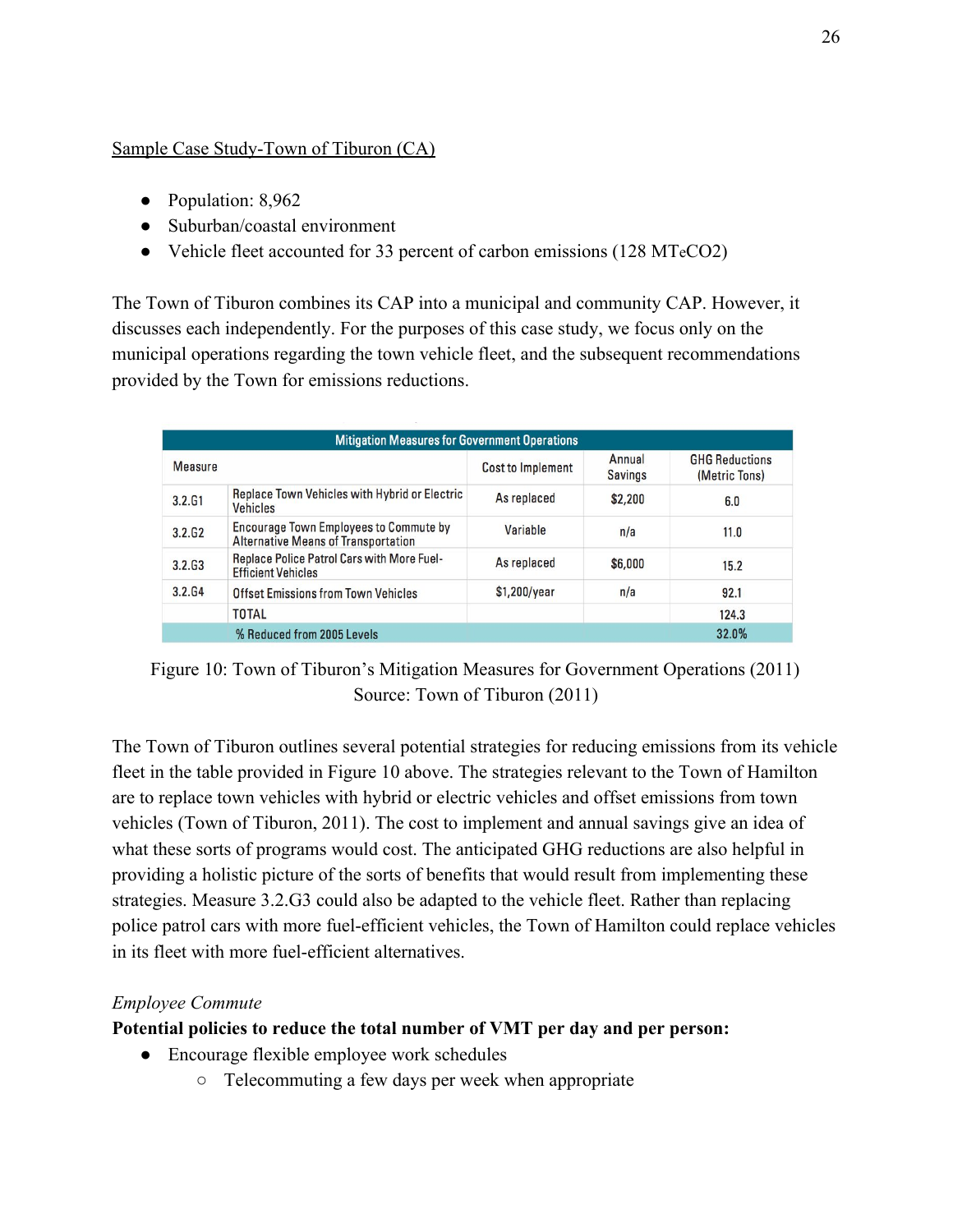- Implement better web conferencing technology to allow for productive telecommuting
- Ensure telecommuting employees have sufficient means to communicate with other employees
- Create schedules and plan around which days of the week work best to have employees telecommute
- Incent town employees to drive more fuel-efficient vehicles
	- Subsidies for electric or hybrid cars
	- Provide charging stations in the parkings lots free of charge to employees
- Parking Cash-Out
	- Employees who receive free parking would be offered the cash equivalent for the value of their parking spot if they choose to commute by alternative methods as opposed to driving, the town can determine payment sums
- Host events/competitions for commuters dedicated to encouraging cleaner, environmentally-friendly transportation
	- Example: Calgary Commuter Challenge: annual week-long event (Roseland, 2012)

Sample Case Study- Town of La Conner (WA)

- Population: 891
- Rural coastal environment
- Employee Commute comprised 9 percent of the GHG emissions in 2005 (550 MTeCO2)

The Town of La Conner also combines its municipal and community CAPs, but discusses each individually. For this case study, we focus only on the municipal operations regarding employee commute, and the subsequent recommendations provided. The Town of La Conner has similar employee characteristics to the Town of Hamilton. La Conner has 8 full time employees and 3 part-time employees (Town of La Conner, 2010). Similar to the Town of Hamilton, the employee commute figure only includes the travel of the Town's direct employees – contract employees were not included in this figure. It's interesting to note that the municipal commute is equal to almost one half of the municipal fleet's emissions, as seen in Table 10 below.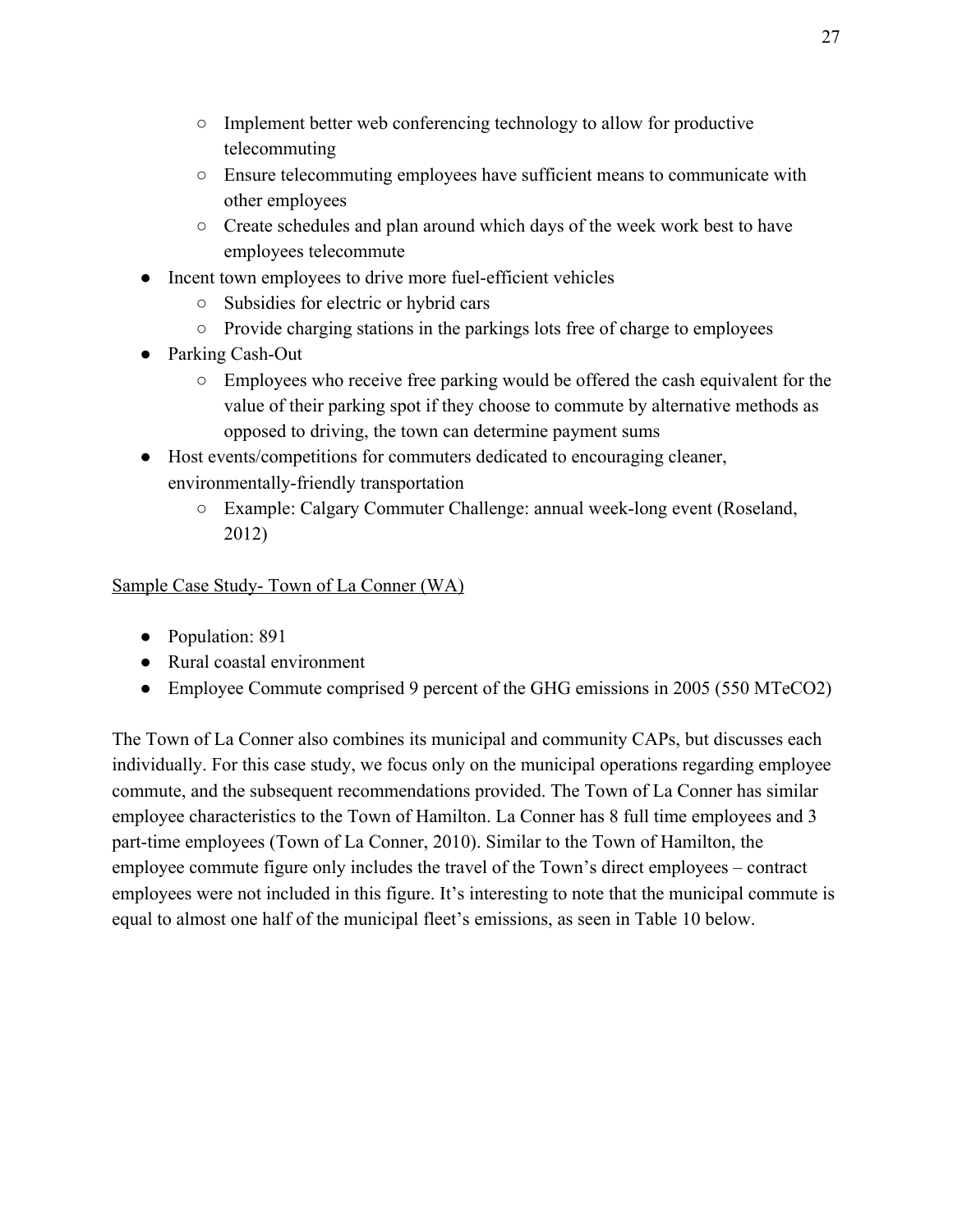| <b>Municipal</b><br><b>Sectors</b> | Equiv $CO2$<br>(Tons) | Energy<br>(Million<br>Btu) | Cost<br>$(s)$ |
|------------------------------------|-----------------------|----------------------------|---------------|
| <b>Buildings</b>                   | 120                   | 1,317                      | 17,676        |
| <b>Vehicle Fleet</b>               | 47                    | 550                        | 11,023        |
| Employee                           | 23                    | 268                        |               |
| Commute                            |                       |                            |               |
| Streetlights                       | 50                    | 323                        | 11,578        |
| Water/Sewage                       | 289                   | 1,858                      | 38,931        |
| Waste                              | $-9$                  |                            | 20,093        |
| <b>TOTAL</b>                       | 520                   | 4,315                      | 99,302        |

Table 10: Town of La Conner Municipal Emissions Summary (2005) Source: Town of La Conner (2010)

The Town of La Conner's main recommendation for reducing emissions from the employee commute is compressed work schedules for Town employees. By allowing for compressed work schedules, the Town would be able to reduce the annual vehicle miles traveled in the employee commute sector. The Town of La Conner suggests that the Town Administrator or other employees could work from home one day per week, providing that the work is conducive to that. The Town of La Conner's CAP notes that telecommuting one-day per week during a year reduces greenhouse gas emissions by 1 MTeCO2 (Town of La Conner, 2010).

Whether or not this is feasible for the Town of Hamilton depends upon the roles of each employee and the potential for telecommuting. If this could be done, however, it could save the Town at least 1 MTeCO2 of GHG emissions per year, as mentioned above.

#### **C. Converting Lighting Districts to LED**

We recommend that the Town of Hamilton look to convert its two lighting districts to LED lights. LED lights, formally known as light-emitting diodes, are a technological alternative to incandescent or halogen light bulbs. LED lights are more efficient, durable, versatile, and longer lasting than standard bulb alternatives (Energy Star, 2017). There are many benefits to LED lights, such as energy cost-savings, maintenance cost-savings, an extended lifecycle, reduced carbon emissions, reduced light pollution at night, increased lighting quality, and greater perceived security (Northeast Energy Efficiency Partnerships, 2015).

The Northeast Energy Efficiency Partnerships (NEEP) highlight three potential barriers to implementation: technical, regulatory, and financial barriers. These barriers are described in depth on pages 4-5 of the LED Street Lighting Assessment and Strategies for the Northeast and Mid-Atlantic report created in 2015 (Northeast Energy Efficiency Partnerships, 2015). While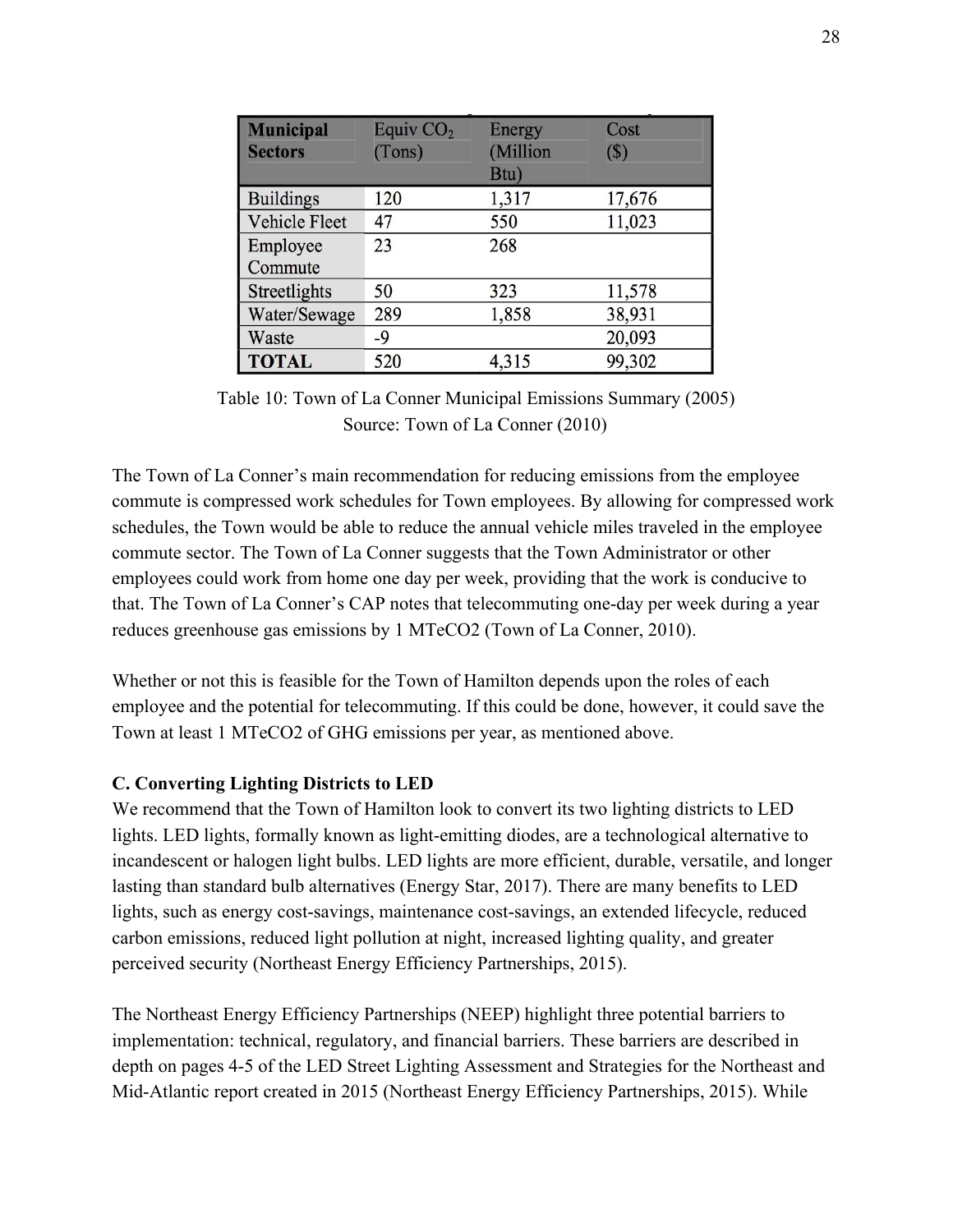these barriers are mentioned in the report, they are not difficult to overcome if a plan is created and implemented correctly.

We do not have the data or information to perform a cost-benefit analysis of converting the Town of Hamilton's lighting districts to LED. More information would be needed to do so. We recommend that, once the data is available, the information be plugged into the LED Savings Calculator from LED Waves: <https://www.ledwaves.com/pages/led-calc> (LED Waves, 2017). The calculator is very simple and easy to use, and would provide a sense of how much the Town might save through converting its lighting districts to LED. It requires the user to answer a few questions on current lighting usage, plus the LED replacement, in order to calculate savings from switching to LED lights. The information is fairly basic and should not be difficult to obtain. Other calculators exist as well, so if this is not the Town of Hamilton's prefered calculator, it would be easy to find another based on the desired company.

Since we could not calculate this on the behalf of the Town of Hamilton, we have conducted several case studies on similar towns and their retrofitting projects. We did so in order to determine the effects of a LED conversion program, which would presumably be similar to the effects that we would see from such a program in the Town of Hamilton. These case studies can be found in the Appendix. It is evident from these case studies that communities of all sizes can benefit from converting their streetlights to LED. While the specific numerical costs and benefits will vary by community, these benefits are evident in all locations. Therefore, we recommend that the Town of Hamilton convert its lighting districts to LED.

# **IX. Conclusion**

In 2015, the Town of Hamilton's total greenhouse gas emissions were 207.2 MTeCO2, down from the 2011 emissions of 237 MTeCO2. While this indicates progress, the Town of Hamilton still has many areas in which it could improve to reduce emissions. These steps not only reduce emissions and help the environment, but oftentimes they save time, effort, and money. This report should provide a foundation from which to measure progress in reducing emissions, as well as to determine areas for improvement.

One such area that had the largest impact on the Town of Hamilton's GHG emissions is the vehicle fleet. The fleet accounted for 71.7 percent of the Town of Hamilton's 2015 GHG emissions, most of which game from diesel fuel. In fact, of the emissions from the Town fleet, 84.8 percent of them came from diesel fuel usage. Therefore, we recommend that the Town of Hamilton prioritize reductions in diesel consumption to reduce its overall greenhouse gas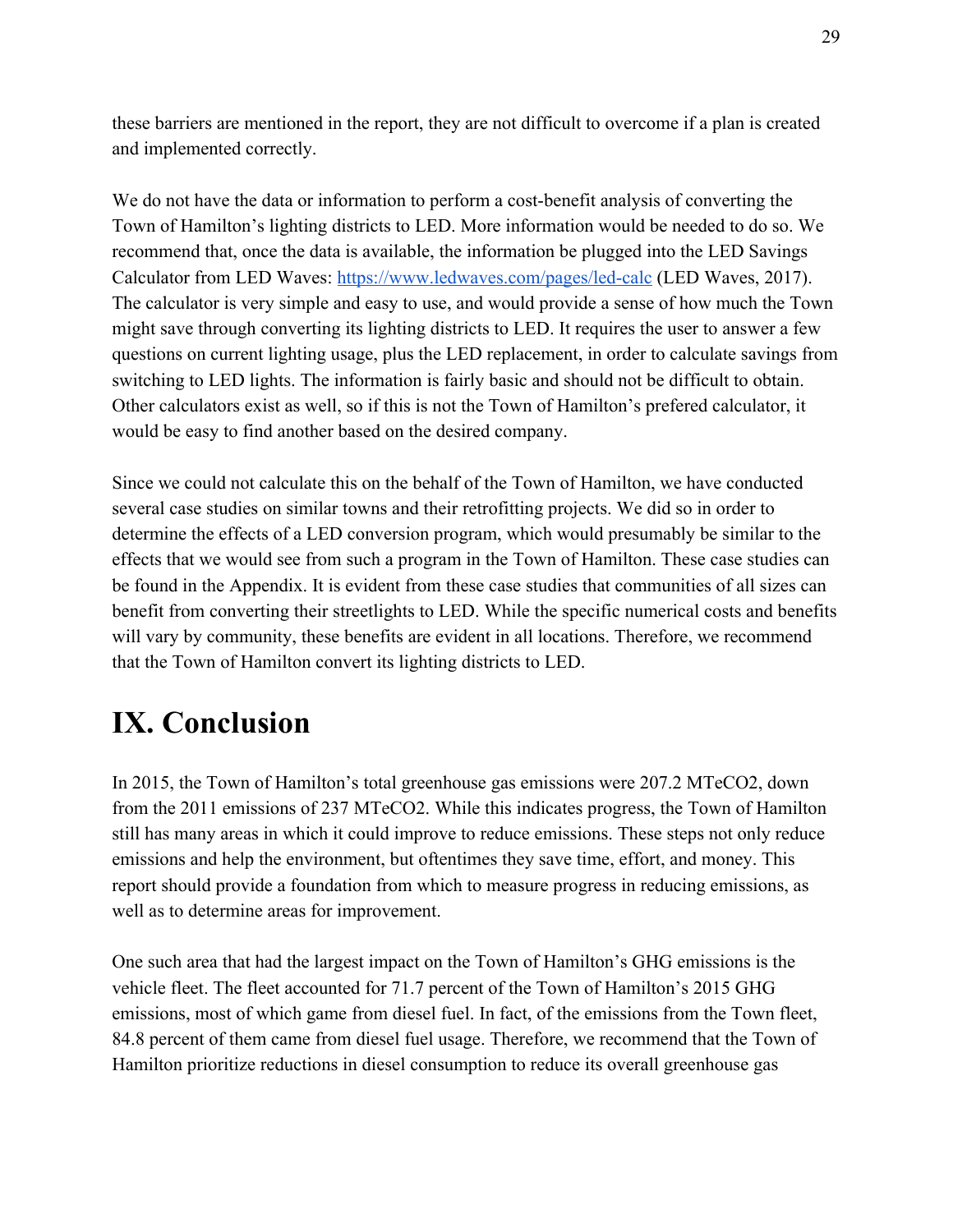emissions. Potential programs and policies to reduce diesel consumption are provided in section VIII of this report.

The first part of this report outlines a greenhouse gas inventory and can serve as a foundation for future reports. We hope that our work might be used as a benchmark for comparison moving forward, and that it helps highlight areas in which the Town of Hamilton should prioritize energy and fuel consumption reductions. Furthermore, we hope that this report might be used in the creation of a Climate Action Plan for the Town of Hamilton. This type of plan can be incorporated into the Town's general plan to create a more sustainable community. The recommendations provided in section VIII can be used as a foundation to begin this work and inform policies moving forward. Such policies would not only reduce the Town of Hamilton's GHG emissions, but they would also lead to cost savings and health benefits for the community members.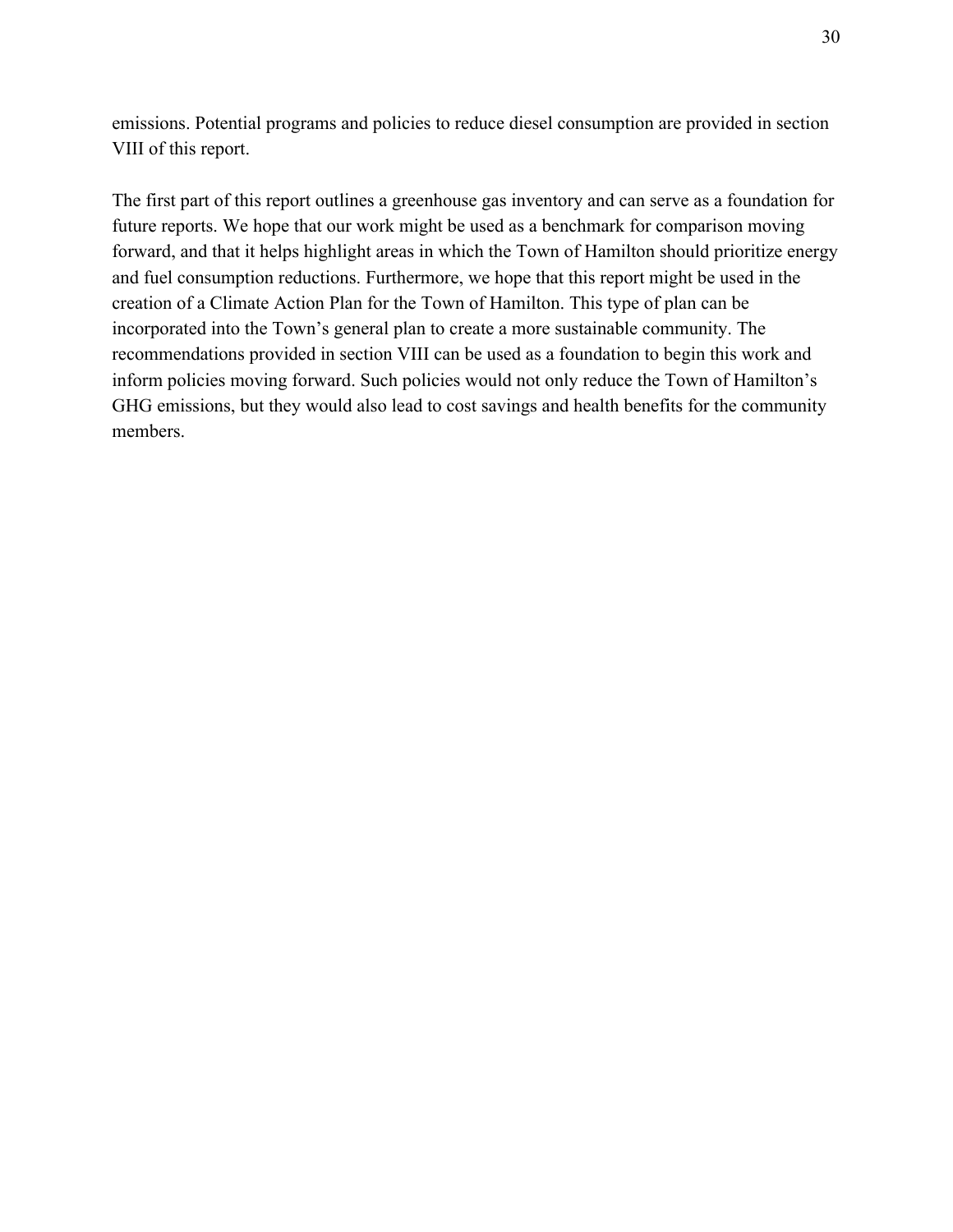# **X. Appendix**

# **A. Greenhouse Gas Emissions Calculations**

*Heating Oil Consumptions: Table 1*

(total heating oil consumption) x (conversion of 1 gallon of diesel to MMBtus) x (emission factor for diesel) / (1,000 because want Btus rather than MMBtus)

(4,166.90 gallons) x (0.1380 MMBtu/gallon) x (73.96 kg/MMBtu) / 1,000 = 42.53 MTeCO2

# *Electricity Consumption: Tables 2-4*

# *Town of Hamilton Electric Grid Emission Factor*

The emissions factor that we used for the Town of Hamilton's electric grid comes from the eGrid NYUP CO2e Emission Factor (note that 2014v2 is the most up to date). This number is 367.6 lb/mwh. To convert into the same units used in the GHG calculator tool, perform the following conversion:

 $(367.6 \text{ lb/mm}) \times (1 \text{ kg}/2.2 \text{ lb}) = 167.09 \text{ kg/mm}$  $(167.09 \text{ kg/mm}) \times (1 \text{ mwh}/1000 \text{ kWh}) = 0.16709 \text{ kg/kwh}$  $(0.16709 \text{ kg/kwh}) \times (1 \text{ kWh}/0.0034 \text{ MMBTU}) = 49.144 \text{ kg/MMHtu}$ 

The emission factor for the Town of Hamilton's electric grid is therefore 49.144 kg/MMBtu. This emission factor can be used for the following electricity calculations.

-- Tables 2 and 3: *Town Garage:* (total electricity consumption) x (conversion of 1 kwh to MMBtus) x (emission factor for Town of Hamilton electric grid) / (1,000 because want Btus rather than MMBtus)

(20,475 kwh) x (0.0034 MMBtu/kwh) x (49.144 kg/MMBtu) / 1,000 = 3.43 MTeCO2

*Town Office:*

(total electricity consumption) x (conversion of 1 kwh to MMBtus) x (emission factor for Town of Hamilton electric grid) / (1,000 because want Btus rather than MMBtus)

(23,810 kwh) x (0.0034 MMBtu/kwh) x (49.144 kg/MMBtu) / 1,000 = 3.99 MTeCO2

*Solar Panel:*

Take total electricity produced, and subtract from total electricity consumption for Town of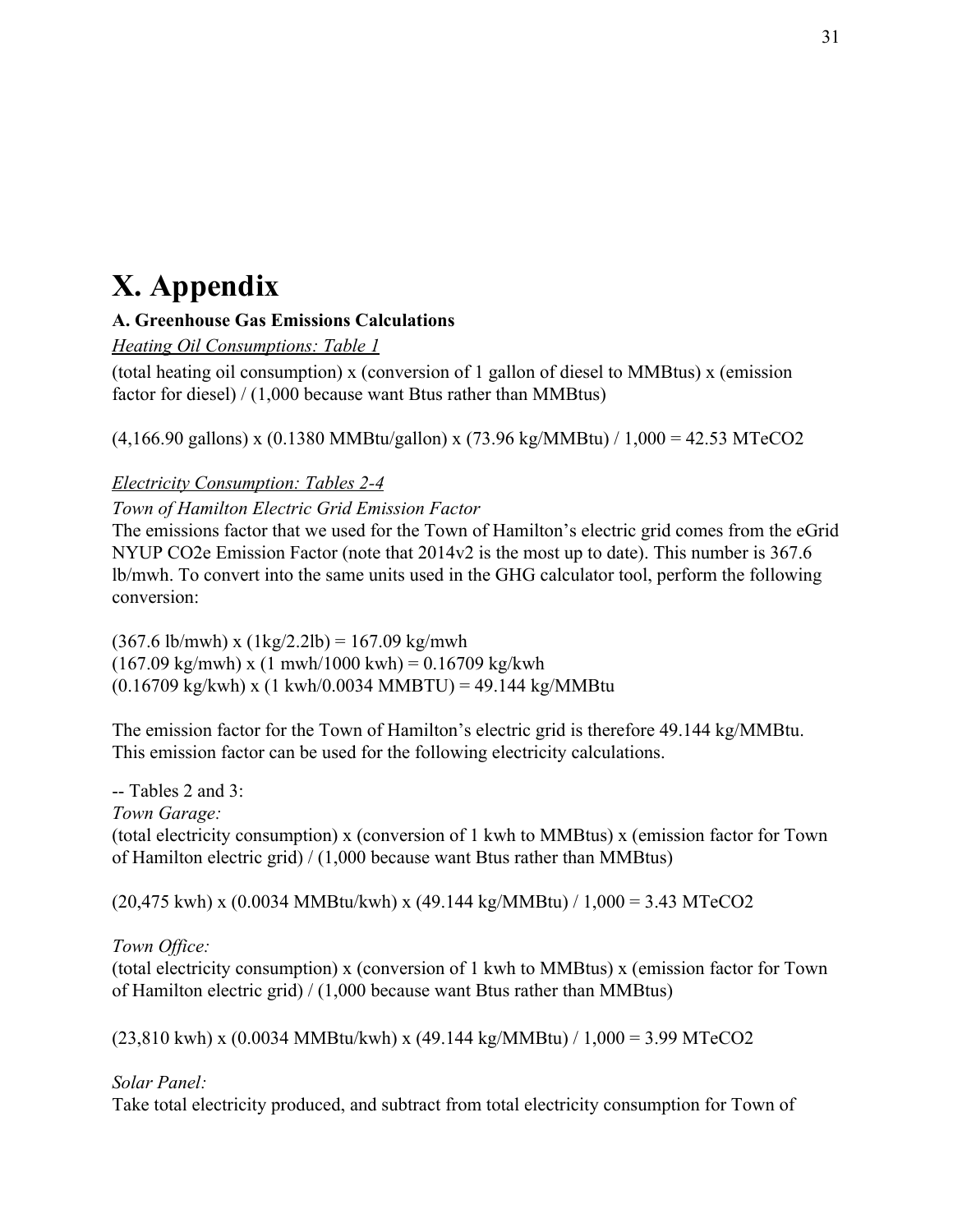Hamilton Garage and Office, to generate a new total. Then, do the following calculation for the new total:

(total electricity consumption) x (conversion of 1 kwh to MMBtus) x (emission factor for Town of Hamilton electric grid) / (1,000 because want Btus rather than MMBtus)

(26,368 kwh) x (0.0034 MMBtu/kwh) x (49.144 kg/MMBtu) / 1,000 = 4.41 MTeCO2 To find the number of GHG emissions saved by the solar panel, subtract 4.41 MTeCO2 from the previous total of 7.42 MTeCO2 to get 3.01 MTeCO2.

# --Table 4:

*Poolville:*

(total electricity consumption) x (conversion of 1 kwh to MMBtus) x (emission factor for Town of Hamilton electric grid) / (1,000 because want Btus rather than MMBtus)

(9,245 kwh) x (0.0034 MMBtu/kwh) x (83.06345397 kg/MMbtu) / 1,000 = 2.62 MTeCO2

# *Hubbardsville:*

(total electricity consumption) x (conversion of 1 kwh to MMBtus) x (emission factor for Town of Hamilton electric grid) / (1,000 because want Btus rather than MMBtus)

(11,575 kWh) x (0.0034 MMBtu/kwh) x (83.06345397 kg/MMBtu) / 1,000 = 3.28 MTeCO2

# *Fuel Consumption: Table 5*

*Gasoline:*

(total gasoline consumption) x (conversion of 1 gallon of gasoline to MMBtus) x (emission factor for gasoline) / (1,000 because want Btus rather than MMBtus)

(2,693.3 gallons) x (0.1243 MMBtu/gallon) x (70.22 kg/MMBtu) / 1,000 = 23.50 MTeCO2

# *Diesel:*

(total diesel consumption) x (conversion of 1 gallon of diesel to MMBtus) x (emission factor for diesel) / (1,000 because want Btus rather than MMBtus)

(12,821.1 gallons) x (0.1380 MMBtu/gallon) x (73.96 kg/MMBtu) / 1,000 = 130.86 MTeCO2

# **B. Employee Commute Data Calculations**

To calculate the emissions of each survey response, per year, we performed the following calculations. The details of the calculations are provided in the first conversion, and are not listed for the others since the logic is the same.

Note: m/mpg=gallons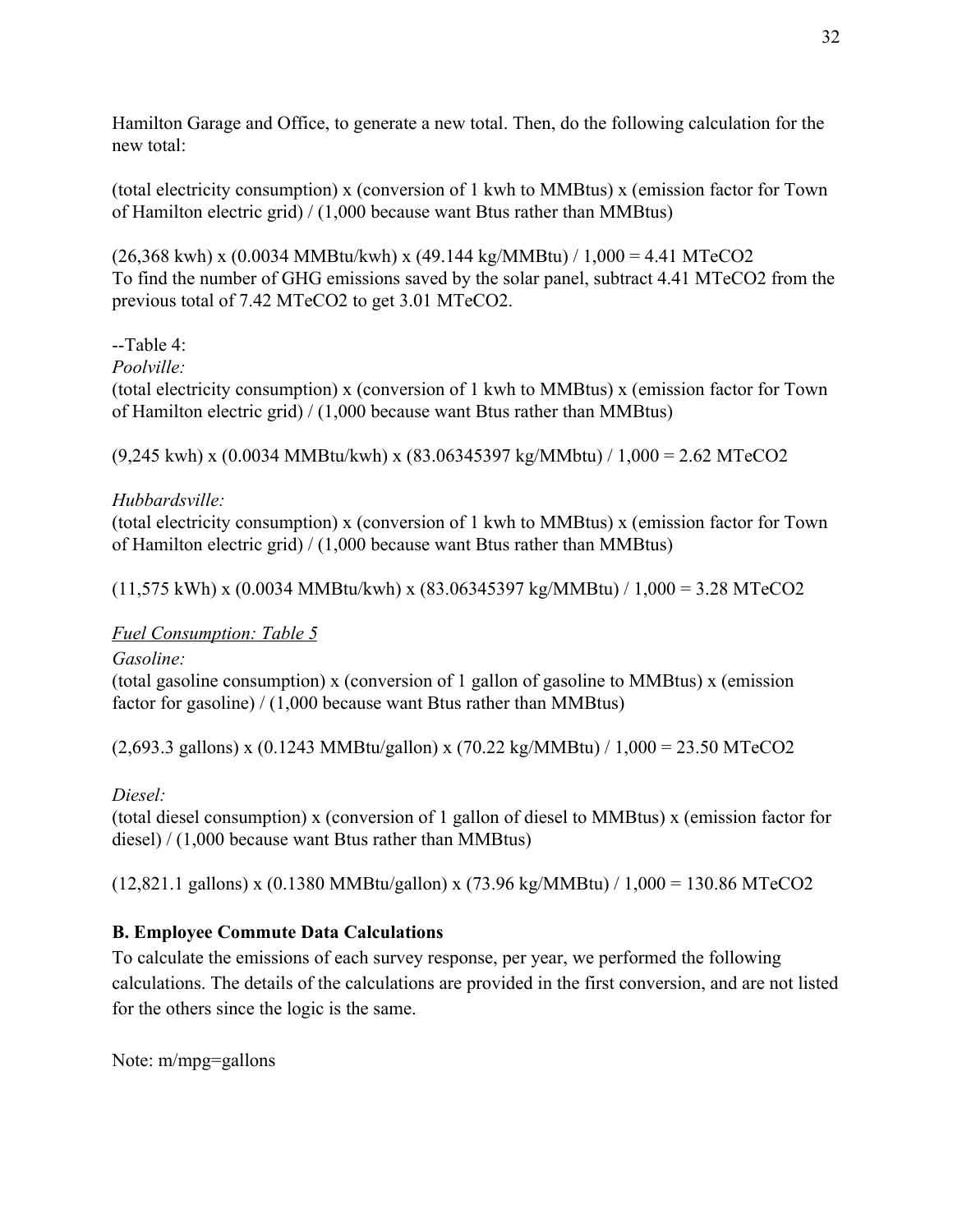*To calculate individual totals per year:* (miles in commute)/(car mpg) = gallons used, one way 5 miles/32 mpg= 0.156 gallons, one way (gallons used in commute one-way)  $x = 2$  gallons used per day  $(0.156$  gallons) x  $2 = 0.313$  gal, per day (gallons used per day) x (number of days employee commutes to work) = gallons used per week  $(0.313 \text{ gallons})$  x 5 = 1.56 gallons per week — gasoline (gallons used per week)  $x 52$  weeks = gallons used per year  $(1.56$  gallons) x  $52 = 81.25$  gallons of gasoline per year

2 miles/21 mpg =  $0.095$  gallons, one way (0.095 gallons)  $x = 0.19$  gallons, per day  $(0.19 \text{ gallons})$  x 5 = 0.952 gallons per week — gasoline  $(0.952 \text{ gallons}) \times 52 = 49.504 \text{ gallons of gasoline per year}$ 

5 miles/12 mpg= 0.4167 gal, one way  $(0.4167 \text{ gallons}) \times 2 = 0.8334 \text{ gal per day}$  $(0.8334$  gallons) x  $6 = 5.0004$  gallons per week — gasoline  $(5.0004 \text{ gallons})$  x  $52 = 260.02 \text{ gallons of gasoline per year}$ 

3 miles/21 mpg =  $0.1428$  gal, one way  $(0.1428 \text{ gallons}) \times 2 = 0.2857 \text{ gal}, \text{per day}$  $(0.2857 \text{ gallons})$  x  $5 = 1.428 \text{ gallons per week}$  - gasoline  $(1.428 \text{ gallons}) \times 52 = 74.2857 \text{ gallons of gasoline per year}$ 

3 miles/15 mpg =  $0.2$  gal, one way  $(0.2 \text{ gallons}) \times 2 = 0.4 \text{ gal}$  per day  $(0.4 \text{ gallons})$  x 5 = 2 gallons per week — gasoline (2 gallons)  $x 52 = 104$  gallons of gasoline per year

 $3.5$  miles/18 mps = 0.194 gal, one way  $(0.194$  gallons) x  $2 = 0.388$  gal per day  $(0.388 \text{ gallons})$  x 4 = 1.56 gal per week — gasoline  $(1.56$  gallons) x  $52 = 80.89$  gallons of gasoline per year

*To find the total for all 6 FTE:* 81.25 gallons + 49.504 gallons + 260.02 gallons + 74.28 gallons + 104 gallons + 80.89 gallons = 649.94 gallons of gasoline per year  $\wedge$  per 6 FTE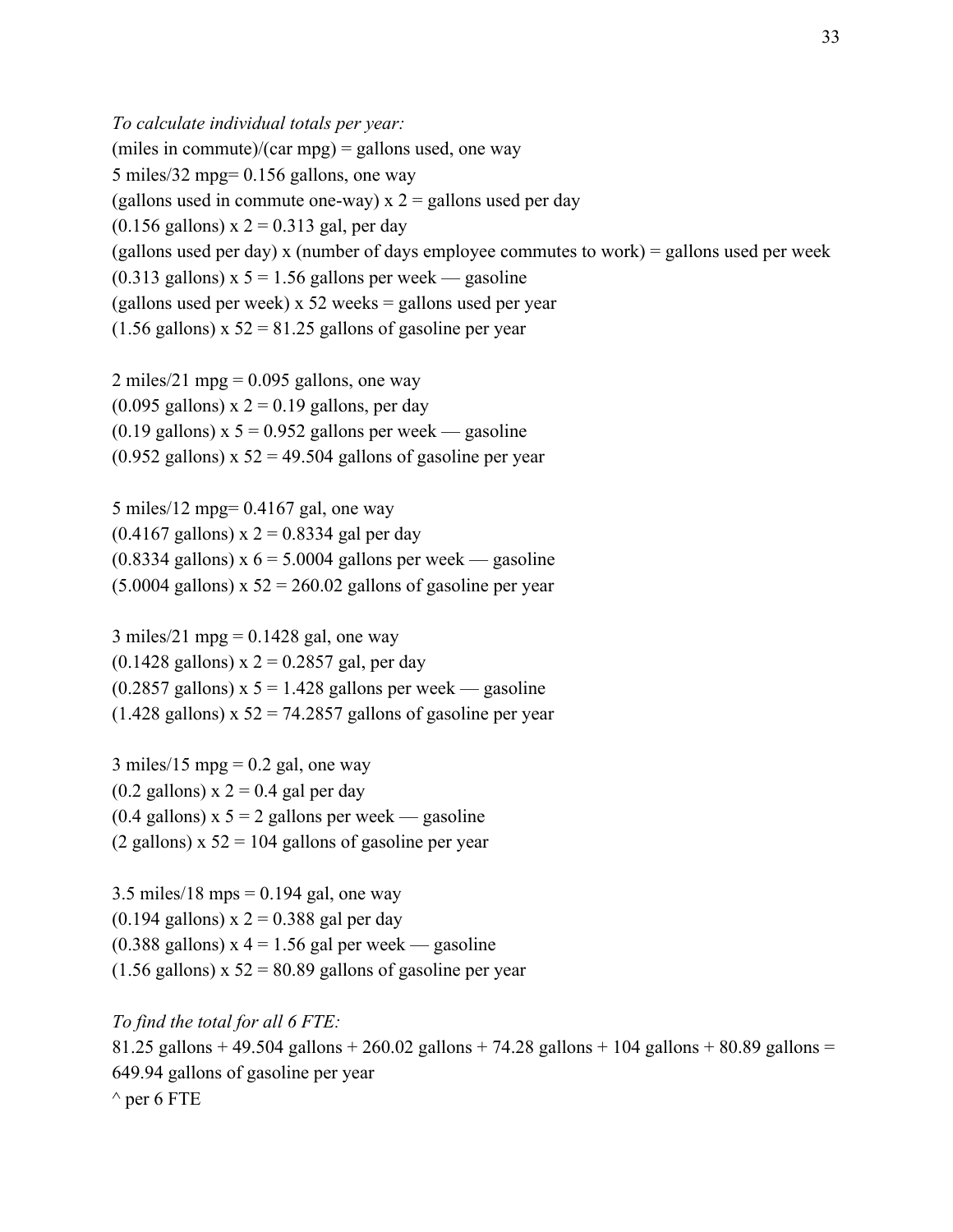*Calculate average of 6 FTE to extrapolate for 6 part-time employees (3 FTE):*

Average miles per employee =  $(5 \text{ miles} + 2 \text{ miles} + 5 \text{ miles} + 3 \text{ miles} + 3 \text{ miles} + 3 \text{ miles})/6 =$ 3.58 miles

Average mpg per employee =  $(32 \text{ mpg} + 21 \text{ mpg} + 12 \text{ mpg} + 21 \text{ mpg} + 15 \text{ mpg} + 18 \text{ mpg})/6$  = 19.83 mpg

Based on this, calculate gallons used for one person. Then, multiply this by 3 to get the total additional gallons used for the 6 part-time employees.

3.58 miles/19.83 mpg =  $0.181$  gal, one way

 $(0.181$  gallons) x  $2 = 0.361$  gal per day

 $(0.361$  gallons) x  $5 = 1.805$  gal per week

 $(1.805 \text{ gallons}) \times 52 = 93.88 \text{ gallons of gasoline per year}$ 

 $6$  PTE = 3FTE 3 (93.88 gallons) = 281.63 gallons

Add the two totals together to obtain the total for the 9 FTE:  $649.94$  gallons + 281.63 gallons = 931.57 gallons of gasoline per year

# *Calculate the GHG emissions:*

(total gasoline consumption) x (conversion of 1 gallon of gasoline to MMBtus) x (emission factor for gasoline) / (1,000 because want Btus rather than MMBtus)

(931.57 gallons) x (0.1243 MMBtu/gallon) x (70.22 kg/MMBtu) / 1,000 = 8.13 MTeCO2

# **B. LED Lighting District Conversion Case Studies**

*Tarentum, PA*

- Geographic and demographic background
	- Borough in Allegheny County, PA
	- Total area of 1.4 square miles
	- 22 miles northeast of Downtown Pittsburgh, along the Allegheny River
	- Old industrial manufacturing town
	- Population in 2010 census was 4,530
- Program details
	- General Electric (GE) conducted an audit of Tarentum's high-pressure sodium-vapor street lighting (General Electric, 2017)
		- The street lighting was comprised of 310 100-watt fixtures and 120 250-watt fixtures
			- Old street lighting consumed 335,771 kWhs of electricity annually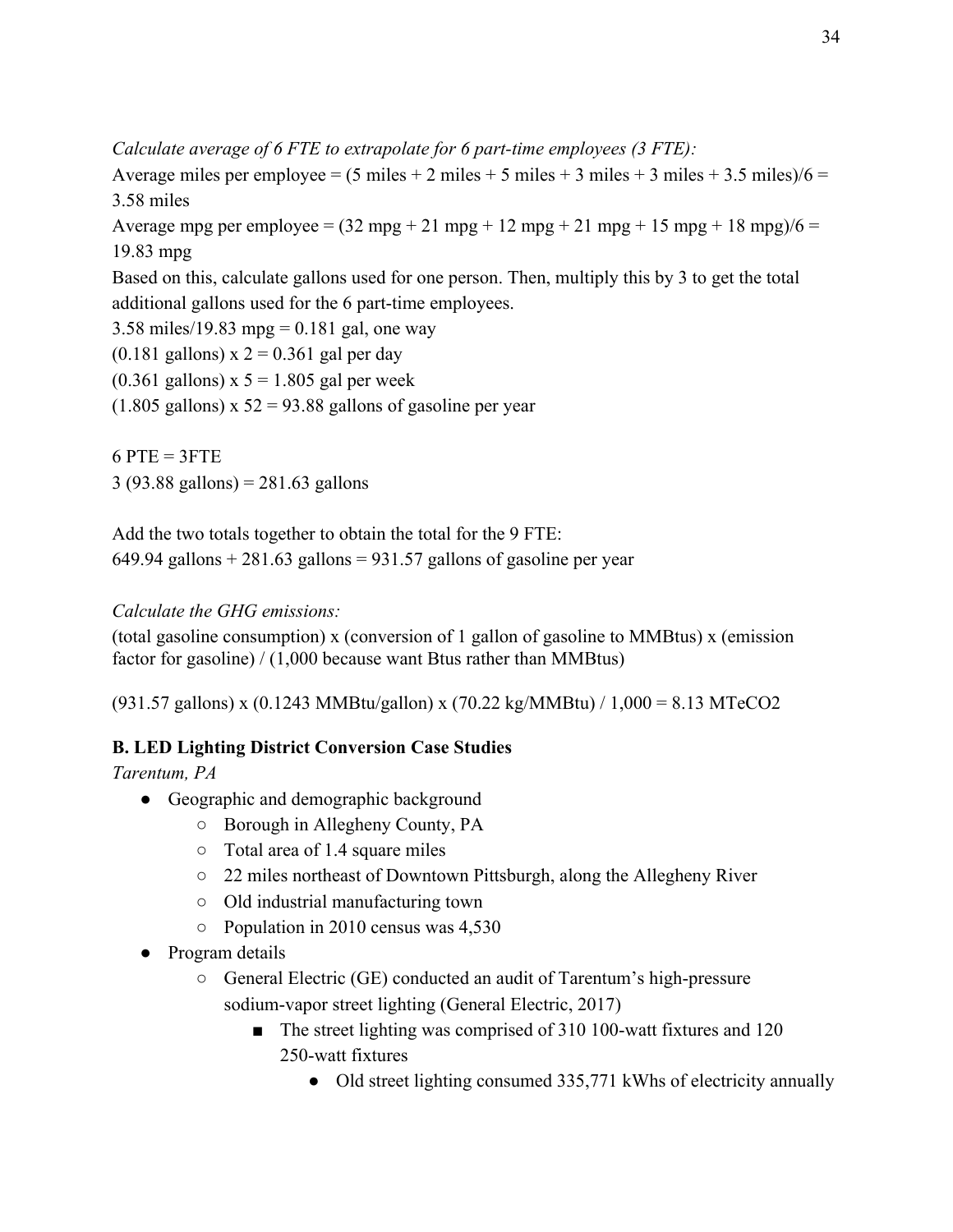- Estimated that GE's Evolve LED Roadway fixtures would only consume 112,517 kWhs annually
- Retrofitted 430 street lights with dimmable and programmable new LED lighting fixtures (General Electric, 2017)
	- GE's Monitor Stand-Alone Controllers  $\rightarrow$  allow the borough to dim the lights to a prefixed percentage during the evening
		- Dims the streetlights to a 30-percent reduction in light output from 12-5am
	- Saves the city  $~66$  percent annually in energy and maintenance costs  $(*\$40,000)$ 
		- Based on a \$0.10 kWh rate and 4,000 hours of operation per year

# *Various Towns in Iowa*

Many towns in Iowa with characteristics similar to those of the Town of Hamilton have implemented programs to retrofit their streetlights to LED. The following figures provide background on these programs, which will also be discussed in more depth below.



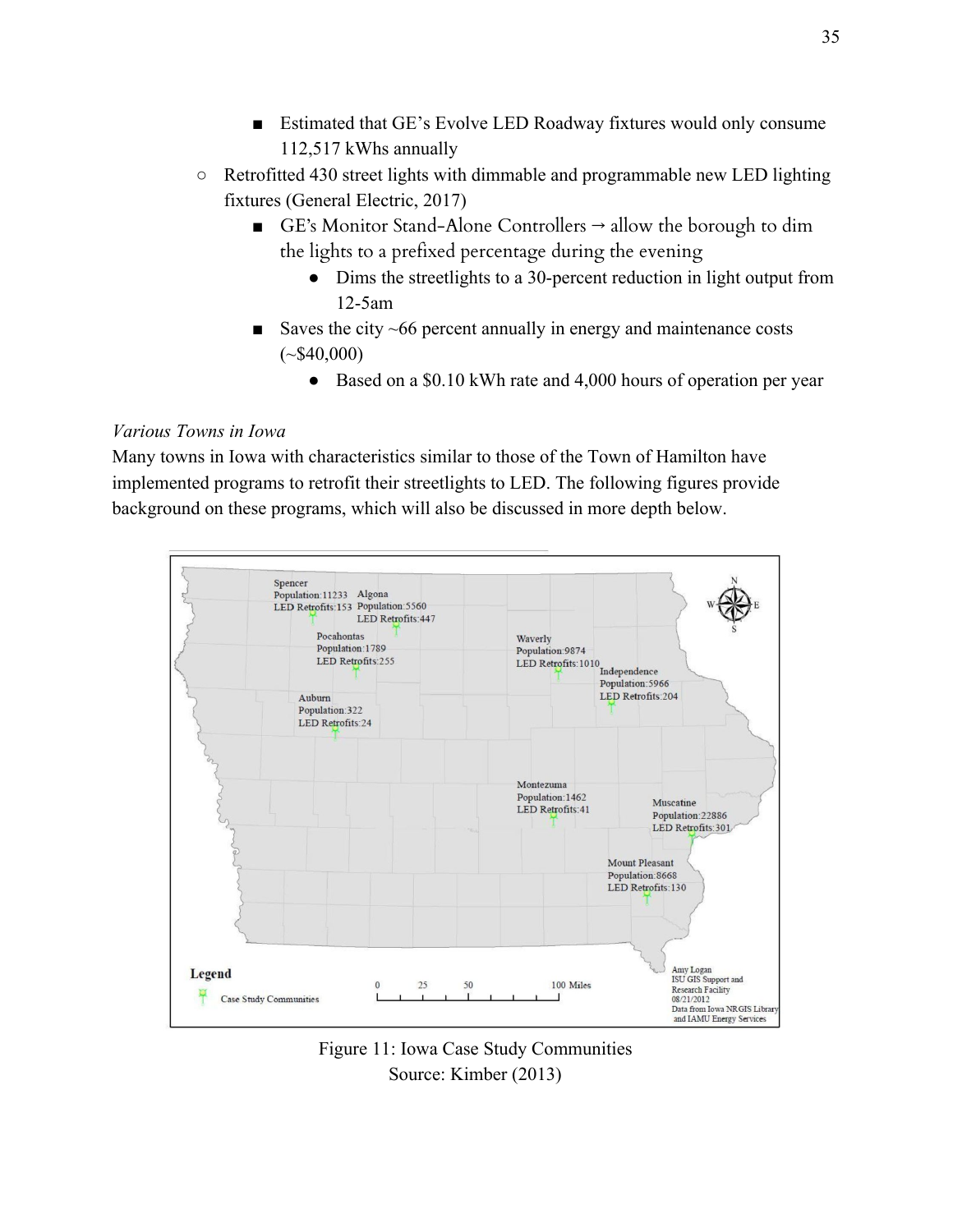Figure 11 depicts the nine Iowa communities in which these LED conversion programs took place, as well as a bit of information about them. More detail about each community is described in Table 11, which provides a sense of which towns might be the most similar to the demographics of the Town of Hamilton.

| <b>Community</b>      | <b>County in Iowa</b> | Area (square miles) | Population (in 2010 census) |
|-----------------------|-----------------------|---------------------|-----------------------------|
| Algona                | Kossuth               | 4.51                | 5,560                       |
| Auburn                | Sac                   | 0.50                | 322                         |
| Independence          | Buchanan              | 6.22                | 5,966                       |
| Montezuma             | Poweshiek             | 2.49                | 1,462                       |
| <b>Mount Pleasant</b> | Henry                 | 8.53                | 8,668                       |
| Muscatine             | Muscatine             | 18.35               | 22,886                      |
| Pocahontas            | Pocahontas            | 2.02                | 1,789                       |
| Spencer               | Clay                  | 11.18               | 11,233                      |
| Waverley              | <b>Bremer</b>         | 11.51               | 9,874                       |

Table 11: Geographic and Demographic Characteristics of Iowa Case Study Locations

While Table 11 summarizes geographic and demographic characteristics of the nine case study location in Iowa, Table 12 describes information about each LED street light retrofit project.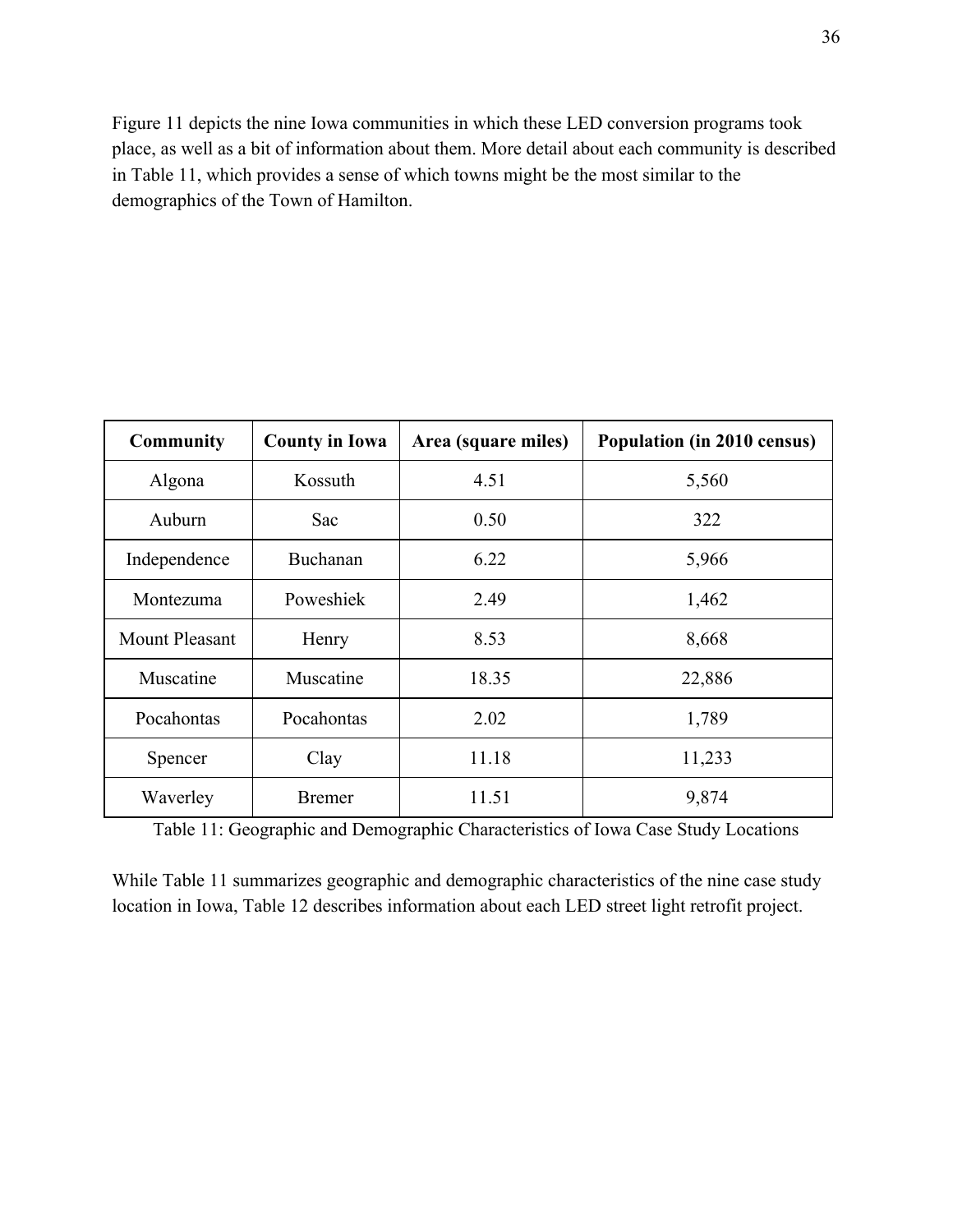|                       |                        | <b>Estimated Annual Energy</b>    | <b>Energy Savings as Percentage of</b> |
|-----------------------|------------------------|-----------------------------------|----------------------------------------|
| <b>Case Study</b>     | <b>Total Number of</b> | <b>Savings from LED Retrofits</b> | <b>Original Energy Usage Pre-</b>      |
| <b>Community</b>      | <b>Retrofits</b>       | (kWh)                             | <b>Retrofit</b>                        |
| Algona                | 447                    | 234,254                           | 46%                                    |
| Auburn                | 24                     | 37,864                            | 78%                                    |
| Independence          | 204                    | 99,154                            | 45%                                    |
| Montezuma             | 41                     | 21,460                            | 41%                                    |
| <b>Mount Pleasant</b> | 130                    | 70,378                            | 57%                                    |
| <b>Muscatine</b>      | 301                    | 155,534                           | 51%                                    |
| Pocahontas            | 255                    | 105,639                           | 43%                                    |
| Spencer               | 153                    | 57,632                            | 29%                                    |
| Waverly               | 1010                   | 403,805                           | 63%                                    |
| <b>Totals</b>         | 2565                   | 1,185,720                         | 50%                                    |

Table 12: Summary of Energy Savings from LED Street Light Retrofit Projects Featured in Iowa Case Studies Source: Kimber (2013)

As shown in Table 12, the average energy savings as a percentage of the original energy usage pre-retrofit is 50 percent. Some communities experienced higher cost savings than others, which is likely due to factors unique to each town.

#### References

- Dolfi, Emmalee. *The Town of Hamilton's 2011 Greenhouse Gas Inventory*. Hamilton, NY: Upstate Institute at Colgate University, 2012. Print.
- Energy Star. "Learn About LED Bulbs." Environmental Protection Agency. 2017. Web.
- General Electric. "Saving with Tarentum Borough's GE LED Street Lighting." Current, Powered by GE. 2017. Web.
- Kimber, Anne, Jonathan Roberts, Joel Logan, and Mike Lambert. *LED Street Lighting: A Handbook for Small Communities*. Ankeny, IA: Iowa Association of Municipal Utilities, 2013: Print.
- LED Waves Inc. " LED Waves' LED Savings Calculator." LED Waves. 2017.
- Mayer, Erika H. and Courtney Strong. *Energy and Climate Action Plan for the Town and Villages of Red Hook and Tivoli, NY*. 2012. Print.
- Myers, Jan, Jamie Hart, and Philip Hofmeyer. *Solarize Madison Pilot: Program Evaluation and Lessons Learned*. New York: The Madison County Planning Department, 2012. Print.